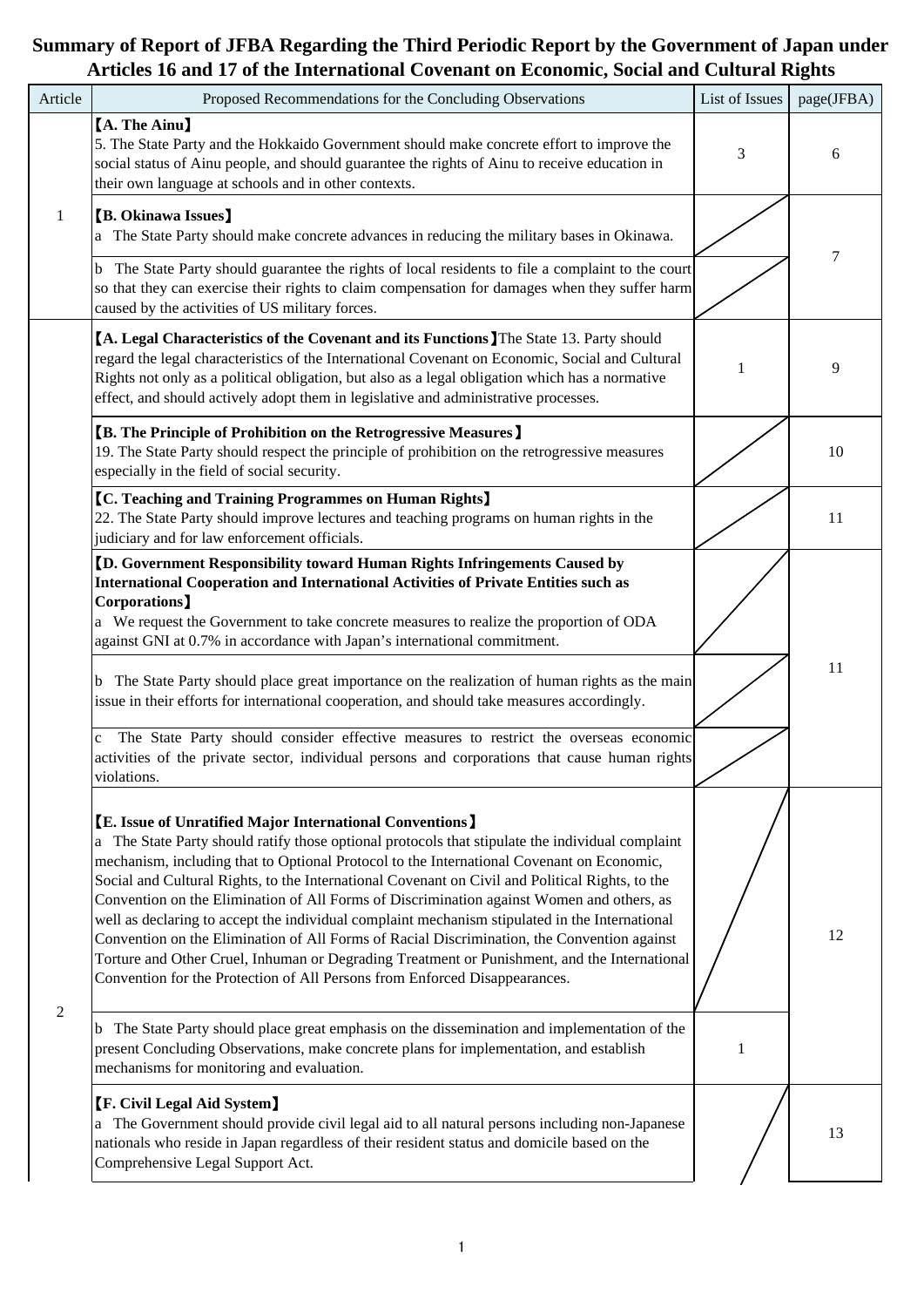| Article | Proposed Recommendations for the Concluding Observations                                                                                                                                                                                                                                                                                                                                                                                                                                                                                                                                              | List of Issues | page(JFBA) |
|---------|-------------------------------------------------------------------------------------------------------------------------------------------------------------------------------------------------------------------------------------------------------------------------------------------------------------------------------------------------------------------------------------------------------------------------------------------------------------------------------------------------------------------------------------------------------------------------------------------------------|----------------|------------|
|         | b Administrative procedure with regard to refugee certification (including the procedure to<br>appeal against the decision to exclude), forced deportation, and the revocation of resident status<br>should be supported by the civil legal aid system based on the Comprehensive Legal Support<br>Act.                                                                                                                                                                                                                                                                                               |                | 13         |
|         | <b>[G. Discrimination against Buraku]</b><br>31. The State Party should interpret that discrimination against Buraku is included in "descent"<br>in the definition of discrimination in Article 1 Clause 1 of the International Convention on the<br>Elimination of All Forms of Racial Discrimination, following the recommendation from the<br>Committee.                                                                                                                                                                                                                                           | 2,3            | 14         |
|         | <b>[H. National Human Rights Institutions]</b><br>a The National Human Rights Institution should appropriately be established under the Cabinet<br>Office, rather than within the jurisdiction of the Ministry of Justice in order to guarantee the<br>independence of the Commission.                                                                                                                                                                                                                                                                                                                |                |            |
|         | In order to guarantee the independence of the National Human Rights Institution, a system<br>b<br>should be designed to secure adequate human resources and budget.<br>c The Government should have enough manpower at a regional level, or should at least have<br>enough personnel who belong to the Commission, and are able to direct and supervise staff at<br>the regional offices.                                                                                                                                                                                                             | 1              | 15         |
|         | d It should also be provided that concerned administrative organs are duty-bound to cooperate<br>with the Commission in cases of violations by themselves.                                                                                                                                                                                                                                                                                                                                                                                                                                            |                |            |
|         | e It should be provided that the National Human Rights Institution has the function of<br>providing human rights relief, legislative and policy recommendations and human rights<br>education according to the Convention or other established human rights standards.                                                                                                                                                                                                                                                                                                                                |                |            |
|         | <b>[A. Definition of Discrimination]</b><br>Comprehensive legislation which prohibits discrimination against women including the<br>a<br>following points, should be enacted.<br>a.1 Discrimination against women is a violation of human rights.<br>a.2 Provision for the definition of discrimination that includes indirect discrimination against<br>women.<br>a.3 Prohibition of all forms of discrimination against women including indirect discrimination.<br>a.4 Provision for punitive measures for acts in violation of the provisions for prohibition of<br>discrimination against women. | $\overline{c}$ | 17         |
|         | b The Government limits the forms of indirect discrimination prohibited in the Equal<br>Opportunity Law, as revised in April 2007 to only three listed in the ministerial ordinance; the<br>Government should instead state make these as a list of examples. Additionally, the guidelines<br>that stipulate that legal decisions shall be made according to the employment management<br>category system set forth in Equal Opportunity Law should be eliminated.                                                                                                                                    | 2              |            |
|         | <b>[B. Gender Equal Society]</b><br>47. The State Party should implement temporary special measures including legislation to<br>increase the representation of women in politics, public administration, judiciary, education,<br>research and all other areas of public life in order to realize a gender equal society.                                                                                                                                                                                                                                                                             | 5              | 19         |
|         | <b>[C. Disadvantaged Position of Women in the Labor Market]</b><br>a The Government should make it a priority to achieve de facto gender equality in labour<br>market.                                                                                                                                                                                                                                                                                                                                                                                                                                |                | 20         |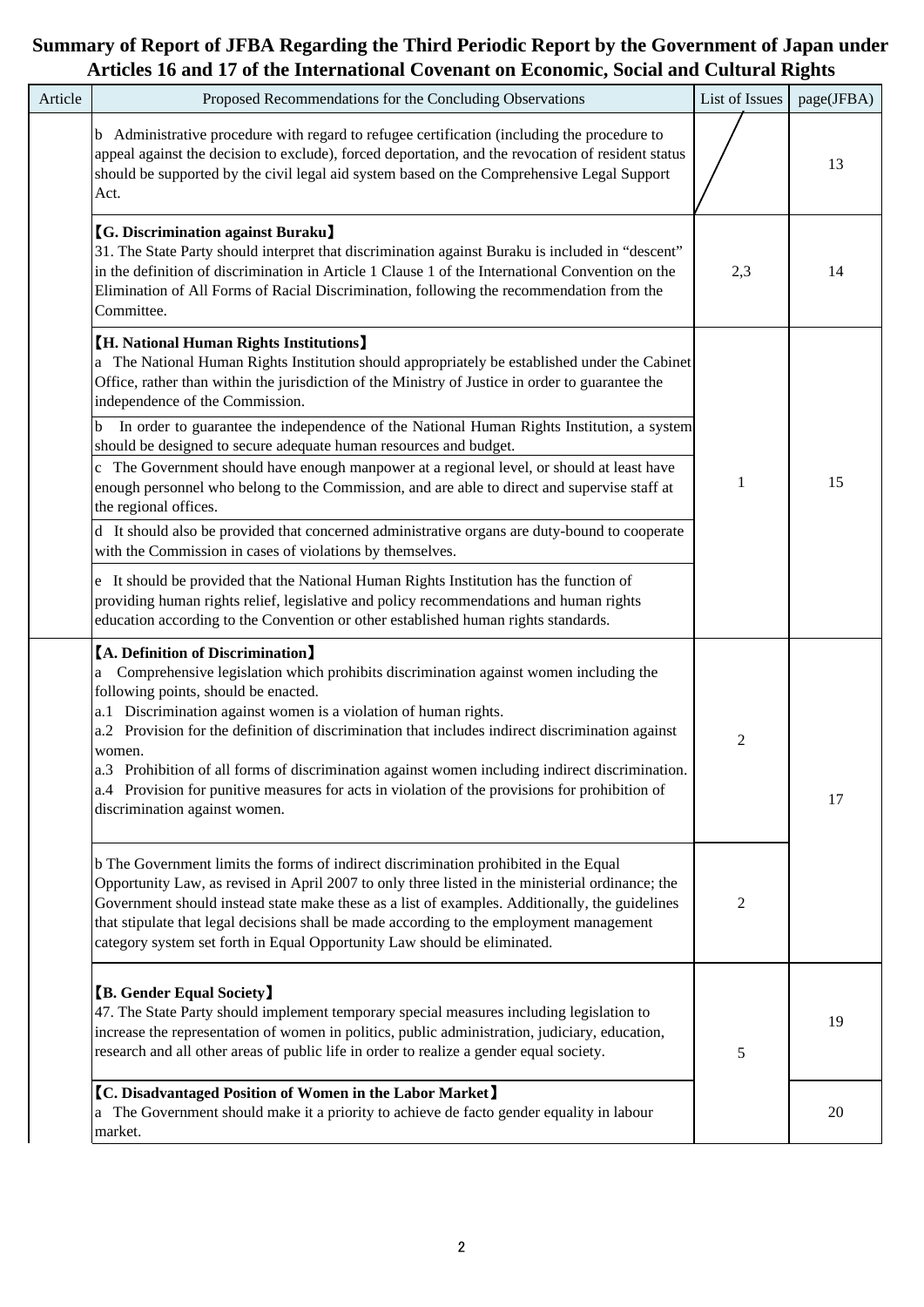| Article | Proposed Recommendations for the Concluding Observations                                                                                                                                                                                                                                                                                                                                                                                                                                                                                                                                                                                                                                                                                                                                                                                                            | List of Issues | page(JFBA) |
|---------|---------------------------------------------------------------------------------------------------------------------------------------------------------------------------------------------------------------------------------------------------------------------------------------------------------------------------------------------------------------------------------------------------------------------------------------------------------------------------------------------------------------------------------------------------------------------------------------------------------------------------------------------------------------------------------------------------------------------------------------------------------------------------------------------------------------------------------------------------------------------|----------------|------------|
|         | b Dismissal of women and limited term employment for women on the grounds of pregnancy<br>and childbirth is widespread, although it is against the law. The Government should take<br>measures to prevent the illegal dismissal of women on the ground of pregnancy and childbirth,<br>eliminate vertical and horizontal occupational segregation between women and men, and take<br>concrete measures to close the wage gap between women and men, including special temporary<br>measures.<br>c While consolidating the system for effective implementation and monitoring, and<br>establishing the services for legal remedy including legal support and case management, the<br>Government should impose effective punitive measures against discrimination against women<br>such as sexual harassment in the workplace in both the public and private sectors. | 5              | 20         |
|         | <b>ID.</b> Strengthening the Function and Authority of the National Machinery for the<br>Advancement of Women (currently the Gender Equality Bureau Cabinet Office) 】<br>63. The State Party should make efforts to realize the recommendations set forth in para. 26 of<br>the Concluding Observation of the Committee on the Elimination of Discrimination against<br>Women for the sixth periodic report of Japan.                                                                                                                                                                                                                                                                                                                                                                                                                                               | 5              | 23         |
|         | [E. Abolition of Discriminatory Legislation within the Civil Code on Marriage (including<br>Discrimination against Illegitimate Children), the Penal Code, and the Anti-Prostitution<br>Act)<br>E.1 Discriminatory Civil Code on Marriage (including Discrimination against Illegitimate<br>Children)<br>66. The State Party should revise or eliminate discriminatory provisions in the Civil Code,<br>including the six-month waiting period required for women but not men before remarriage, and<br>fulfill the obligation as a State Party to international human rights law such as the International<br>Covenant on Economic, Social and Cultural Rights, and the Convention on the Elimination of<br>All Forms of Discrimination against Women, and should make a sincere and serious response to<br>the international community.                           |                | 24         |
|         | E.2 Discriminatory Provision in the Penal Code and Anti-Prostitution Act<br>a.1 The State Party should abolish Article 212 of the Penal Code, which penalizes abortion,<br>immediately.<br>a.2 The Government should show clearly how they will revise the future policy on prostitution,<br>including the amendment and abolishment of Article 5 of the Anti-Prostitution Act which<br>penalize prostitutes (mostly women) in effect by penalizing persons who "solicit" prostitution,<br>following para. 39 of the Concluding Observations of the sixth periodic review of Japan by the<br>Committee on the Elimination of Discrimination against Women.                                                                                                                                                                                                          |                | 25         |
|         | <b>[F. Minority Women]</b><br>78. The Government should conduct a comprehensive survey on the situation of minority<br>women including indigenous Ainu women, Buraku women, Zainichi Korean women, and needs<br>to collect information and statistical data especially on education, employment, health, social<br>welfare, and exposure to violence. The results of the survey should be incorporated into<br>concrete plans and policies to promote the rights of minority women.                                                                                                                                                                                                                                                                                                                                                                                 |                | 27         |
|         | <b>[G. Sexual Minorities]</b><br>82. Appropriate measures, including legislation, should be taken to eliminate discrimination<br>based on gender orientation and gender identity.                                                                                                                                                                                                                                                                                                                                                                                                                                                                                                                                                                                                                                                                                   | 2              | 28         |
|         | <b>[H. Overcoming Gender Stereotypes]</b><br>85. The Government should take the following measures to eliminate negative stereotypes about<br>the roles and responsibilities of women and men.<br>a The Government should improve its efforts and take proactive and sustained measures to<br>eliminate stereotypical attitudes about the roles and responsibilities of women and men, through<br>awareness-raising and educational campaigns.                                                                                                                                                                                                                                                                                                                                                                                                                      | 6              | 29         |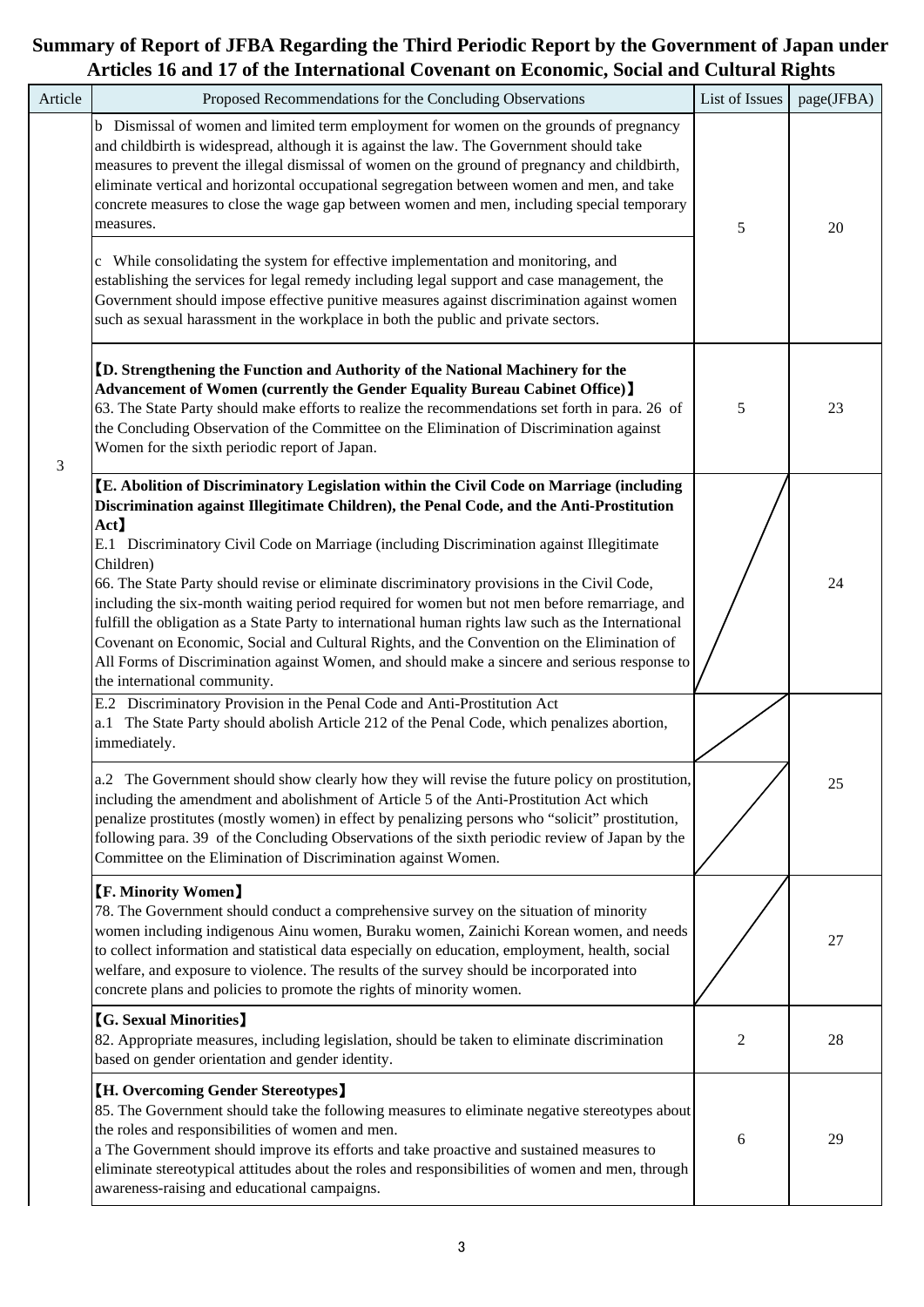| Article | Proposed Recommendations for the Concluding Observations                                                                                                                                                                                                                                                                                                                                                                                                                                                                                                                                                        | List of Issues | page(JFBA) |
|---------|-----------------------------------------------------------------------------------------------------------------------------------------------------------------------------------------------------------------------------------------------------------------------------------------------------------------------------------------------------------------------------------------------------------------------------------------------------------------------------------------------------------------------------------------------------------------------------------------------------------------|----------------|------------|
|         | b The Government should speedily complete a revision of all educational textbooks and<br>materials to eliminate gender stereotypes.                                                                                                                                                                                                                                                                                                                                                                                                                                                                             |                |            |
|         | c The Government should take measures, including the criminalization of verbal violence, to<br>ensure that Government officials do not make disparaging remarks that demean women and<br>contribute to the patriarchal system which discriminates against women.                                                                                                                                                                                                                                                                                                                                                | 6              | 29         |
|         | [A. Non-permanent Employment]<br>a In August 2012, a law was adopted that regulates and sets certain limits to fixed-term<br>contracts for the first time. The law should, however, clearly stipulate that labor contracts<br>should in principle be concluded for indefinite terms, and that fixed-term labor contracts could<br>be permitted only in exceptional cases, in which there are reasonable grounds.                                                                                                                                                                                                |                |            |
|         | b Dispatch workers (workers who are employed by and paid wages by human resource<br>agencies, but are dispatched to different companies to work) work under different chains of<br>command in the workplace from that of their employers, and therefore the responsibilities of<br>both become ambiguous. The principle of direct employment (the system in which workers<br>work under direct chain of command of the employer) should be promoted.                                                                                                                                                            | 9              | 31         |
| 6       | The principles of equal pay for work of equal value, as well as for equal treatment, are not<br>established between regular and non-permanent employees (part-time workers, fixed term<br>contract workers, dispatch workers and others), and non-permanent workers find it difficult to<br>make a living from their pay. This inequality should be corrected.                                                                                                                                                                                                                                                  |                |            |
|         | <b>[B. Measures for the Unemployed]</b><br>96. The State Party has adopted a very narrow definition regarding data on unemployment and<br>on measures for the unemployed. The definition as well as the scope of the measures should be<br>expanded.                                                                                                                                                                                                                                                                                                                                                            | 8              | 32         |
|         | <b>[C. Ensuring Equal Employment Opportunities for People with Disabilities]</b><br>a The status of people with disabilities working in sheltered employment should be recognized<br>as workers.                                                                                                                                                                                                                                                                                                                                                                                                                |                |            |
|         | b Discrimination based on disabilities should be prohibited in all matters pertaining to any<br>form of employment (including recruitment, hiring and employment conditions, continuation of<br>employment, promotion as well as safe and healthy working conditions).                                                                                                                                                                                                                                                                                                                                          | 4              | 33         |
|         | c Provision of reasonable accommodation in the workplace to people with disabilities should<br>be ensured.                                                                                                                                                                                                                                                                                                                                                                                                                                                                                                      |                |            |
|         | d In applying the employment quota system, which is the current system of hiring people with<br>disabilities, the Government (Ministry of Health, Labour and Welfare) should desist from<br>counting non-permanent employment as permanent employment.                                                                                                                                                                                                                                                                                                                                                          |                |            |
|         | <b>[D. Right to Work for Non-Japanese Nationals]</b><br>a The State Party requires "civil servants engaging in exercise of public authority or in<br>participation in the formation of public intent" to hold Japanese nationality in order to be hired.<br>However, it should allow hiring of non-Japanese nationals in general national and other civil<br>service positions, as well as promotion of those who are hired at the same level as Japanese<br>nationals, unless there would be substantial difficulties in the performance of work when non-<br>Japanese nationals are hired in those positions. |                | 34         |
|         | The Supreme Court should change its practice of not appointing non-Japanese as civil and<br>b<br>family affairs conciliation commissioners as well as judicial commissioners for the reason of<br>exercise of public authority. It should appoint a qualified person equally, regardless of<br>nationality.                                                                                                                                                                                                                                                                                                     |                |            |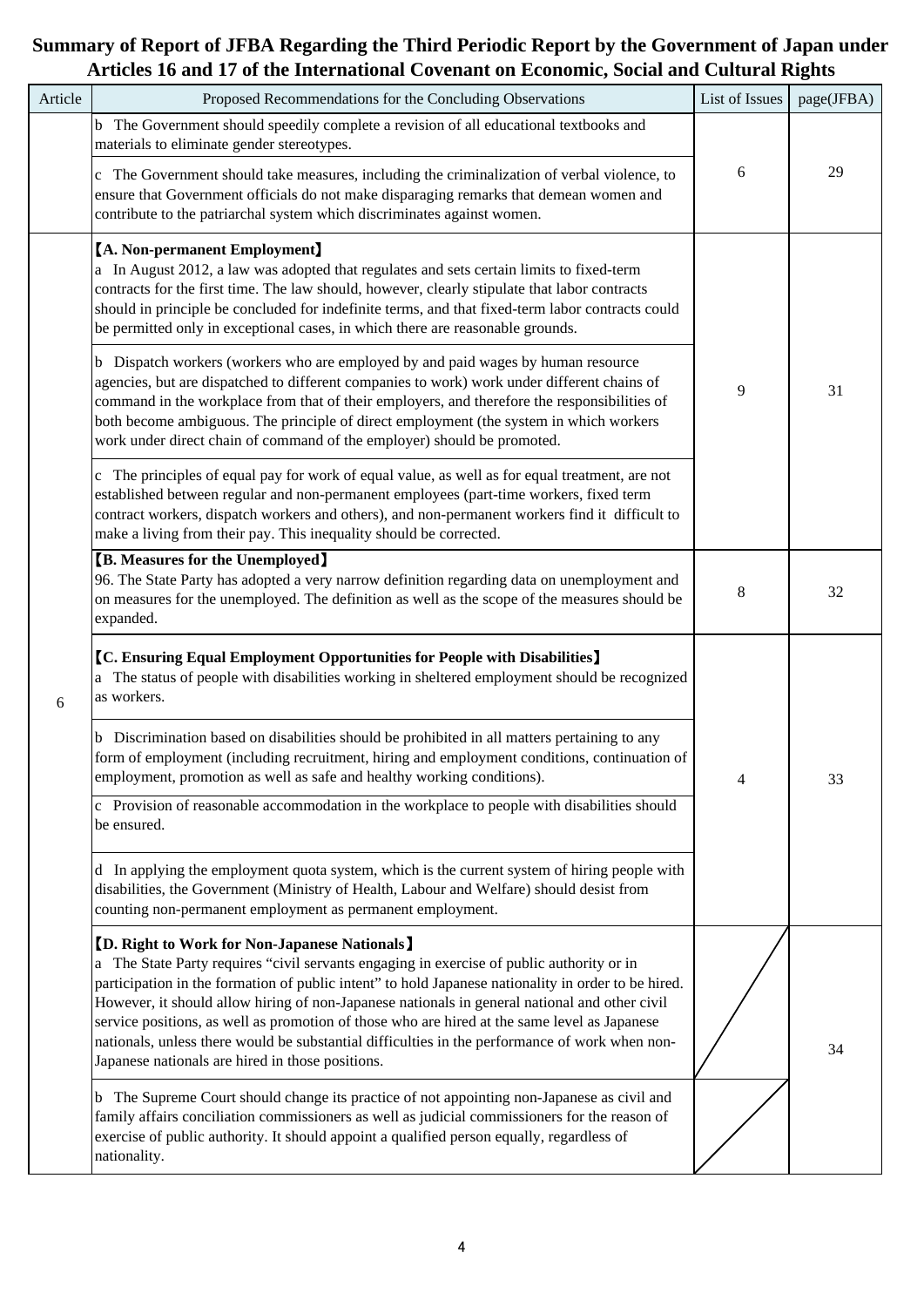| Article | Proposed Recommendations for the Concluding Observations                                                                                                                                                                                                                                                                                                                                                                                                                                                                                                                                                                                                                                                                                                                                                                                                                                                                                                                                                                                                                                                                                                                                                                                                                                                                    | List of Issues | page(JFBA) |
|---------|-----------------------------------------------------------------------------------------------------------------------------------------------------------------------------------------------------------------------------------------------------------------------------------------------------------------------------------------------------------------------------------------------------------------------------------------------------------------------------------------------------------------------------------------------------------------------------------------------------------------------------------------------------------------------------------------------------------------------------------------------------------------------------------------------------------------------------------------------------------------------------------------------------------------------------------------------------------------------------------------------------------------------------------------------------------------------------------------------------------------------------------------------------------------------------------------------------------------------------------------------------------------------------------------------------------------------------|----------------|------------|
|         | [A. Work-life Balance]<br>a The Government should take measures to realize equal pay for work of equal value, to<br>resolve wage disparities between regular and non-permanent workers, and to improve the<br>situation surrounding stable employment and prolonged working hours so that both women and<br>men can live a fulfilling life with a better balance between work and family life.                                                                                                                                                                                                                                                                                                                                                                                                                                                                                                                                                                                                                                                                                                                                                                                                                                                                                                                              | 10             | 37         |
|         | The Government aims to increase the ratio of men taking childcare leave to 13% by 2020,<br>b<br>but this target implies that even in ten or twenty years time, women will not be released from the<br>burden of family responsibilities. It is necessary to take further measures to achieve work-life<br>balance for both women and men.                                                                                                                                                                                                                                                                                                                                                                                                                                                                                                                                                                                                                                                                                                                                                                                                                                                                                                                                                                                   | 10             | 37         |
|         | The Government should expand measures for economic support for child rearing by reducing<br>the cost for child care and by other means.                                                                                                                                                                                                                                                                                                                                                                                                                                                                                                                                                                                                                                                                                                                                                                                                                                                                                                                                                                                                                                                                                                                                                                                     |                |            |
|         | <b>[B. The Elderly, Minimum Wage and Occupational Injury]</b><br>a The government should guarantee ongoing employment to employees who are over 60 years<br>of age and wish to continue their employment in the same workplace.                                                                                                                                                                                                                                                                                                                                                                                                                                                                                                                                                                                                                                                                                                                                                                                                                                                                                                                                                                                                                                                                                             | 11             |            |
|         | The government should raise the minimum wage, to rectify the "inverted situation" where the<br>state welfare benefits are higher than the minimum wage.                                                                                                                                                                                                                                                                                                                                                                                                                                                                                                                                                                                                                                                                                                                                                                                                                                                                                                                                                                                                                                                                                                                                                                     |                | 39         |
|         | c The government should expand the scope of occupational injury claims covered by Industrial<br>Accident Insurance, and all workers, irrespective of their form of employment, should be<br>eligible for compensation for occupational injury and illness.                                                                                                                                                                                                                                                                                                                                                                                                                                                                                                                                                                                                                                                                                                                                                                                                                                                                                                                                                                                                                                                                  | 12             |            |
| 7       | <b>[C. Non-Japanese Nationals]</b><br>C.1 Right to Work of Non-Japanese Nationals Who Work without Authorization<br>119. Non-Japanese nationals who work without authorization (non-Japanese nationals without<br>resident status or non-Japanese nationals who have resident status but not work authorization),<br>are in an extremely vulnerable position, and are often unable to negotiate with their employers<br>even in cases where they fail to receive their basic wages for fear of being reported to the<br>immigration authorities, and being faced with forced deportation as a result. Japanese nationals<br>and non-Japanese nationals with work authorization usually contact the Labour Standards<br>Inspection Office for advice should such situation occur, but non-Japanese nationals without<br>work authorization cannot make inquiries for such cases. Although the Government is aware of<br>this situation, it has done little to publicize the provisions of the Labour Standards Act and the<br>role of the Labour Standards Inspection Office. This situation represents a violation of Article 7<br>of the Covenant, which mandates the right to just and favorable working conditions; as well as<br>Article 2(1) of the Covenant, which requires signatory states to respect human rights. | 13             | 41         |
|         | <b>C.2 Labor Problems of Non-Japanese Industrial Trainees</b><br>124. Consideration should be given toward abolishing the Industrial Training and Technical<br>Internship Programs and creating a new system in their place. This should include the creation<br>of a status of residence that admits less skilled workers, as well as serious consideration<br>regarding the pros and cons and the existing capacity in this regard. Such inquiries must also<br>substantially guarantee the human rights of non-Japanese nationals in the country, protecting<br>their basic labor rights and prohibiting discriminatory treatment in this regard. Consideration<br>must be provided, moreover, toward the creation of a system directed toward a multi-ethnic and<br>multi-cultural society, including measures wherein non-Japanese nationals are able to enter the<br>country and remain here together with their families.                                                                                                                                                                                                                                                                                                                                                                                            | 13             | 42         |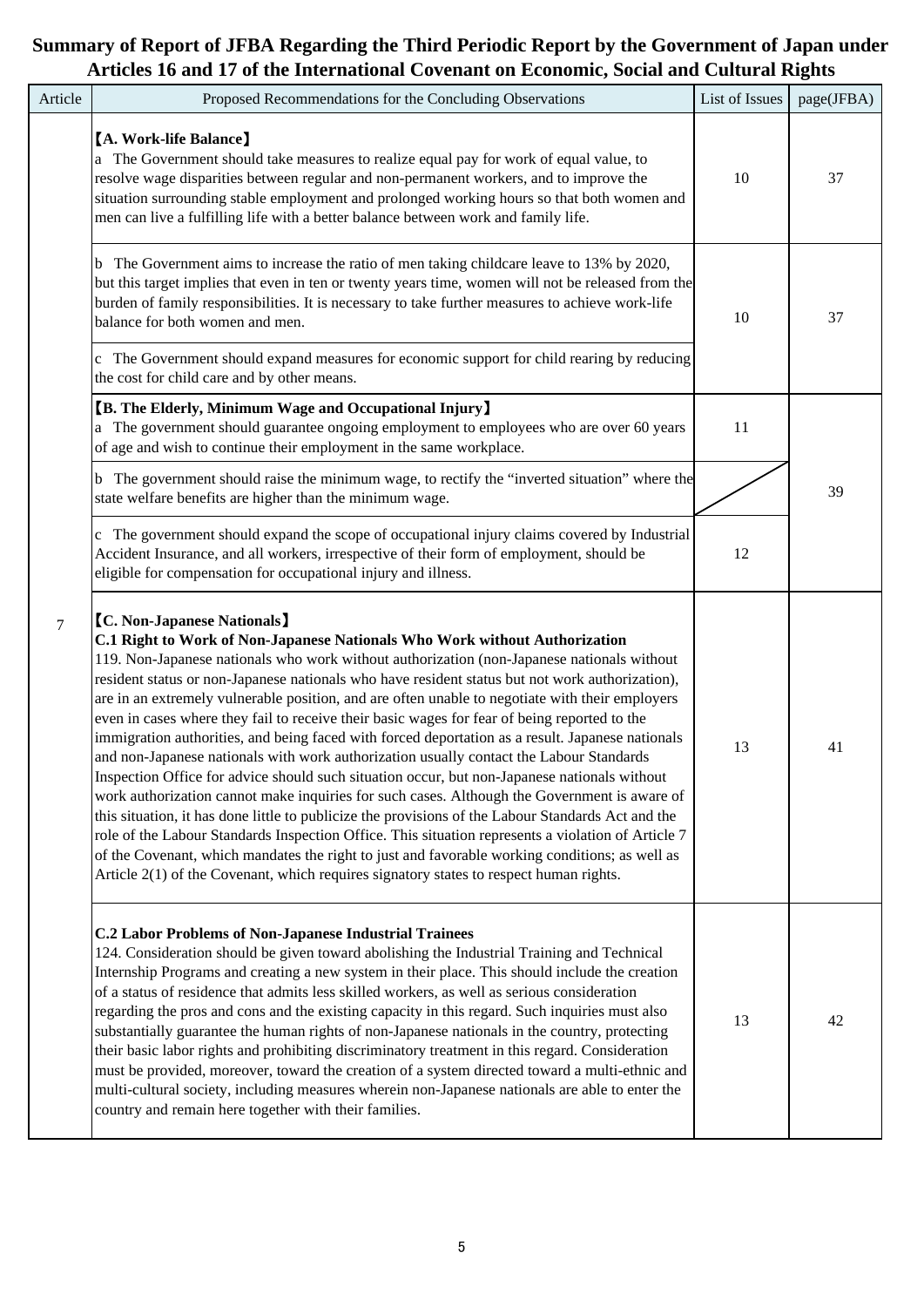| Article     | Proposed Recommendations for the Concluding Observations                                                                                                                                                                                                                                                                                                                                                                                                                                                                                                                                                                                              | List of Issues | page(JFBA) |
|-------------|-------------------------------------------------------------------------------------------------------------------------------------------------------------------------------------------------------------------------------------------------------------------------------------------------------------------------------------------------------------------------------------------------------------------------------------------------------------------------------------------------------------------------------------------------------------------------------------------------------------------------------------------------------|----------------|------------|
| $\,$ 8 $\,$ | [A. Labor Unions]<br>125. Civil servants' rights to organize, to collective bargaining and to industrial action should<br>be recognized to the fullest extent possible. In particular, the right to organize as well as to<br>collective bargaining of firefighters and prison staff should be recognized.                                                                                                                                                                                                                                                                                                                                            |                | 45         |
|             | <b>[A. Provisions to Prohibit Discriminatory Treatment in Domestic Laws (based on</b><br>Disabilities)<br>a An anti-discrimination law should be enacted, and the UN Convention on the Rights of<br>Persons with Disabilities (CRPD) should be ratified speedily.<br>b An analysis of concrete facts of what constitutes discrimination against people with<br>disabilities should be conducted in various areas such as labor, education, transportation,<br>housing, services, the judicial system and the right to political participation, based on the views<br>of the people with disabilities themselves, and the results should be published. | 4              | 48         |
|             | c In order to ensure the effectiveness of the anti-discrimination law, an organ for providing<br>remedies should be established at the same time as the legislation.<br><b>[B. Social Security of Retirees under 65 Years Old]</b>                                                                                                                                                                                                                                                                                                                                                                                                                    |                |            |
|             | 138. Under the current circumstances, in which the retirement age is not raised from 60 years of<br>age, measures should be undertaken to ensure the income of the elderly until 65 years of age,<br>when the provision of basic old age pension benefits starts, and to stabilize their lives.                                                                                                                                                                                                                                                                                                                                                       | 15             | 49         |
|             | <b>[C. Problems of Low Pensions and Persons without Pensions]</b><br>140. The Government should take effective measures to respond to the issue of low pensions<br>and persons without pensions.                                                                                                                                                                                                                                                                                                                                                                                                                                                      |                | 50         |
|             | <b>[D. Income Gap between Men and Women, including the Pension Gap]</b><br>a A minimum guaranteed pension should be included in the public pension system.                                                                                                                                                                                                                                                                                                                                                                                                                                                                                            | 14             | 50         |
|             | The de facto gender inequality that exists in the pension system should be improved as much<br>as possible.                                                                                                                                                                                                                                                                                                                                                                                                                                                                                                                                           |                |            |
| 9           | <b>[E. Pensions and Other Matters for Non-Japanese Nationals]</b><br>144. Regarding pensions and benefits under the "Law for Assistance to the Wounded and Sick<br>Retired Soldiers, the Bereaved and Others," the non-payment of benefits to non-Japanese<br>nationals who served in the Japanese military forces but whose nationality had changed after<br>their home countries became independent, on grounds of lack of Japanese nationality, is a<br>violation of Article 9 and Article 2 of the Covenant and should be corrected promptly.                                                                                                     |                | 52         |
|             | [F. Non-Japanese Nationals and National Health Insurance]<br>a The non-payment of old-age pension to resident Koreans over 60 years of age as of April 1,<br>1986 is a violation of Article 9 and Article 2 paragraph 2 of the Covenant. The State Party<br>should pay such pension to the above resident Koreans, as it has paid Japanese nationals who<br>were over 50 years of age at the time the National Pension scheme was created.                                                                                                                                                                                                            |                | 53         |
|             | b The non-payment of disability pension benefits to resident Koreans with disabilities who<br>were over 20 years of age as of January 1, 1982 is a violation of Article 9 and Article 2<br>paragraph 2 of the Covenant. The State Party should pay such pension to the above resident<br>Koreans with disabilities as it has paid Japanese nationals with disabilities who were over 20<br>years of age at the time the National Pension scheme was created.                                                                                                                                                                                          |                |            |
|             | <b>[G.Non-Japanese Nationals and National Health Insurance]</b><br>145. The employment assistance and social welfare systems should be improved so that those<br>who are unemployed will not suffer difficulties in living, and can swiftly transfer to the next job.                                                                                                                                                                                                                                                                                                                                                                                 |                | 54         |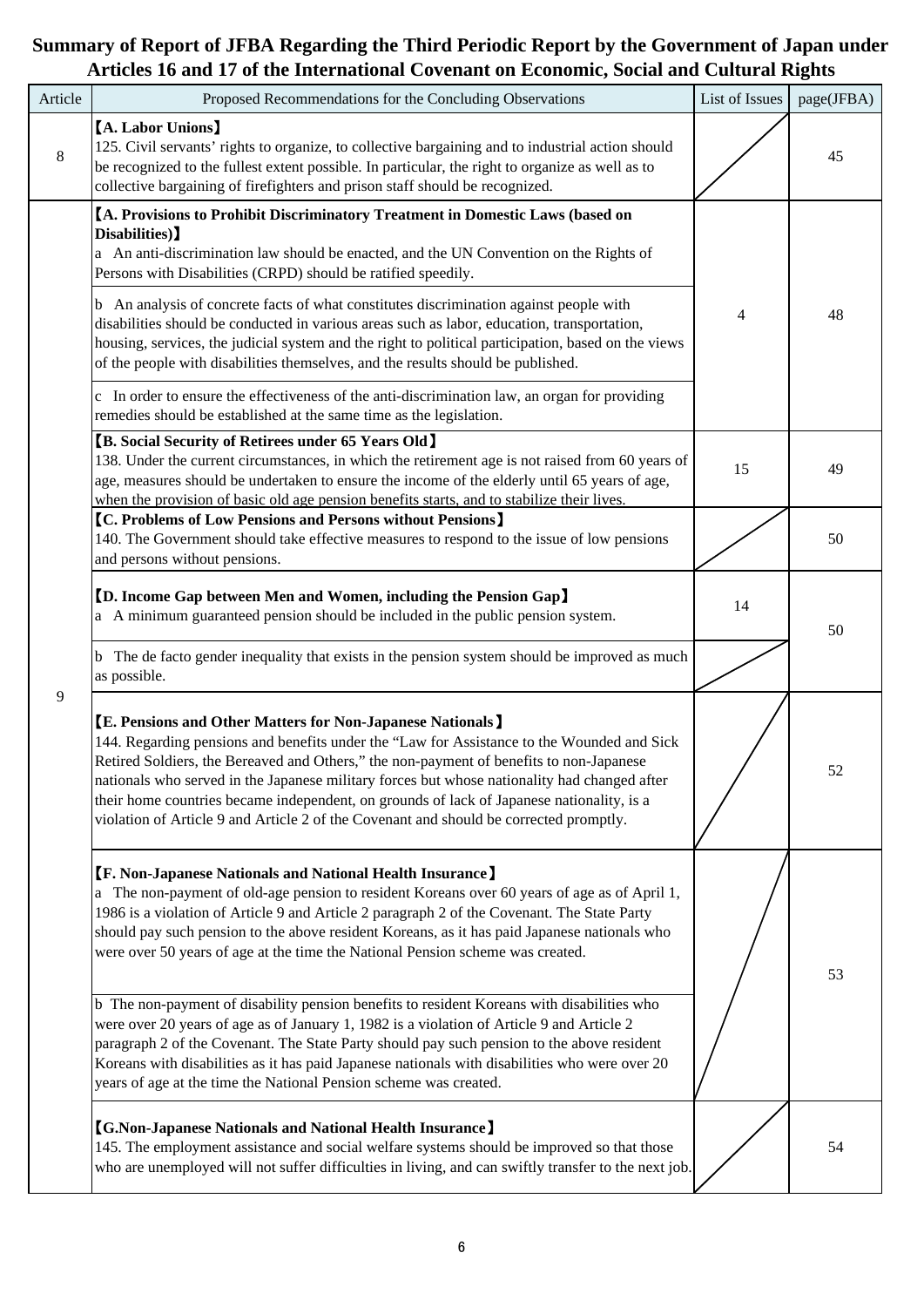| Article | Proposed Recommendations for the Concluding Observations                                                                                                                                                                                                                                                                                                                                                                                                                                                                                                                                                                                                                                                                                                                  | List of Issues | page(JFBA) |
|---------|---------------------------------------------------------------------------------------------------------------------------------------------------------------------------------------------------------------------------------------------------------------------------------------------------------------------------------------------------------------------------------------------------------------------------------------------------------------------------------------------------------------------------------------------------------------------------------------------------------------------------------------------------------------------------------------------------------------------------------------------------------------------------|----------------|------------|
|         | <b>[A. Violence against Women]</b><br><b>A.1 Sexual Violence against Women</b><br>a.1 A number of recommendations have been made with regard to the crime of rape: there<br>should be an emphasis on consent when deciding whether it is rape or not, incest and marital<br>rape should be defined explicitly as crimes, punitive measures should be implemented for the<br>rape of men, and the State should raise the age of sexual consent from its current level of 13<br>years. The Government should examine the situation with regard to these issues, including a<br>review of the constituent elements for the crime of rape and punitive measure for this crime.<br>a.2 Careful consideration should be made whether to eliminate the requirement for complaint |                | 56         |
|         | from the victim as a constituent component of the crime of rape.<br>a.3 There should be special educational programs based on the gender perspective for judicial<br>professionals dealing with rape cases such as judges, public prosecutors, investigators, and<br>attorneys.                                                                                                                                                                                                                                                                                                                                                                                                                                                                                           |                |            |
|         | a.4 The government should publish the number of cases of marital rape which have resulted in<br>a guilty verdict, and consider applying strict legislation to cases of marital rape.<br>a.5 Regarding the problem of focusing on the victim's previous sexual history during criminal<br>proceedings, the introduction of effective measures including rape shield law and other<br>legislation should be considered in addition to the regulations in the Control of Court<br>Proceedings in the Code of Criminal Procedure and the Code of Criminal Procedure itself.                                                                                                                                                                                                   |                | 56         |
|         | a.6 There should be proactive measures to reduce the burden on rape victims when they are<br>required to prove their resistance against the assault. In order to protect the privacy of the<br>victims and reduce their burden, proactive measures should be taken when cases go through the<br>lay judge system.                                                                                                                                                                                                                                                                                                                                                                                                                                                         |                |            |
|         | a.7 The Government should improve the support system for victims of sexual violence. In<br>particular, support for male (child) victims of sexual violence should be strengthened.<br>a.8 The Government should establish a special shelter for victims of sexual violence.<br>a.9 An "emergency telephone counseling service for victims of spousal and sexual violence"<br>was set up by the Government for a short period in 2011. The Government should consider the<br>way in which they utilize the results of analysis of this project, including whether the service<br>should be resumed and/or be provided in the long term, and take concrete measures based on<br>the analysis.                                                                               |                | 57         |
| 10      | <b>A.2 Sexual Harassment</b><br>a.1 Equal Opportunity Law needs to be amended to include a provision which prohibits sexual<br>harassment in explicit wording.<br>a.2 An organization should be established to rescue victims promptly and appropriately, and<br>the system should be improved and expanded.                                                                                                                                                                                                                                                                                                                                                                                                                                                              |                |            |
|         | a.3 Urgent clarification of actual situations of sexual harassment at workplaces, in academic,<br>medical, social welfare, sporting environments and all other areas in society throughout Japan is<br>required.                                                                                                                                                                                                                                                                                                                                                                                                                                                                                                                                                          |                | 60         |
|         | a.4 National and local Governments should guide individual schools to take measures such as<br>establishing complaint handling sections, implementing training targeted at teachers and staff,<br>and gender-equal contents of educational curriculums.                                                                                                                                                                                                                                                                                                                                                                                                                                                                                                                   |                |            |
|         | A.3 Issue of "Comfort Women"<br>a.1 The State Party should hold talks with countries involved and should acknowledge legal<br>responsibility for the "comfort women" issue as soon as possible.                                                                                                                                                                                                                                                                                                                                                                                                                                                                                                                                                                           | 7              | 61         |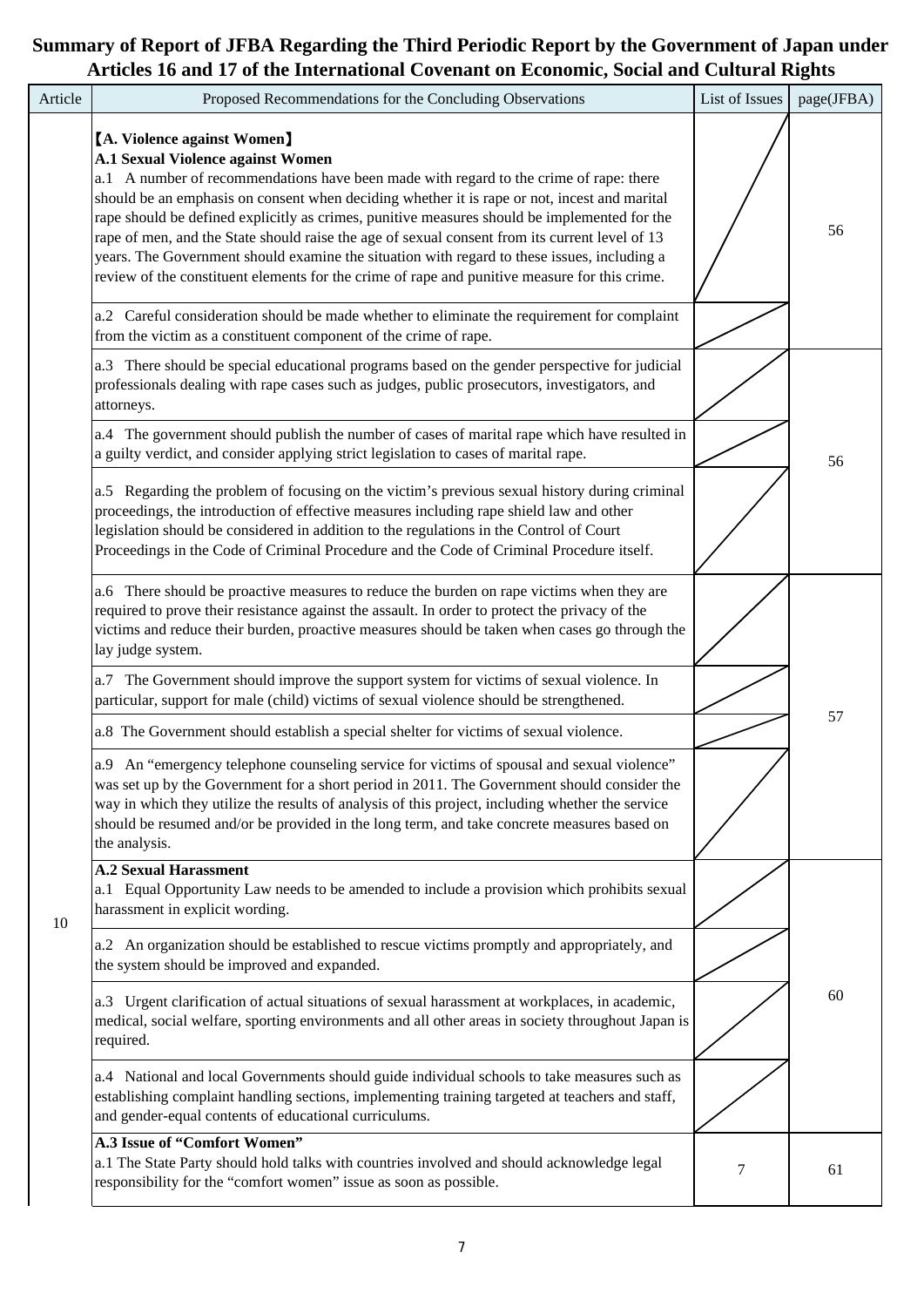| Article | Proposed Recommendations for the Concluding Observations                                                                                                                                                                                                                                                                                                                                                                                                                                                                                                                                                                                                                                                                                                                                                                                                                                         | List of Issues   | page(JFBA) |
|---------|--------------------------------------------------------------------------------------------------------------------------------------------------------------------------------------------------------------------------------------------------------------------------------------------------------------------------------------------------------------------------------------------------------------------------------------------------------------------------------------------------------------------------------------------------------------------------------------------------------------------------------------------------------------------------------------------------------------------------------------------------------------------------------------------------------------------------------------------------------------------------------------------------|------------------|------------|
|         | a.2 The State Party should acknowledge legal responsibility for the "comfort women" issue and<br>restore the damage that has been made to the relationship of trust with human rights bodies as<br>soon as possible through: legislation for compensation for the victims; apology to the victims;<br>restoration of the victims' honour and dignity, including monetary compensation; and<br>establishment of an investigative body to clarify the actual situation.                                                                                                                                                                                                                                                                                                                                                                                                                            | $\boldsymbol{7}$ | 61         |
|         | <b>[B. Employment of the Elderly]</b><br>169. It is necessary to take measures to prevent discrimination in recruitment on grounds of age.                                                                                                                                                                                                                                                                                                                                                                                                                                                                                                                                                                                                                                                                                                                                                       |                  | 63         |
|         | <b>[C. Damage to the Consumer and Adult Guardianship]</b><br>172. Adult guardianship should be reformed to become a more user-friendly system in order to<br>prevent fraudulent transactions and scams against elderly persons whose ability to make<br>judgment is insufficient.<br>173. In addition, the Government should take measures to discover and prevent cases of<br>wrongdoing by adult guardians through strengthening supervision and inspection of adult<br>guardians by family courts and by other means.<br>174. Furthermore, the State Party should take measures to train layperson adult guardians (i.e.,<br>guardians appointed from family members, or other non-professionals).                                                                                                                                                                                            |                  | 63         |
|         | <b>[D. Elderly Abuse and Adult Guardianship]</b><br>180. National and local Governments should take measures to identify abuse of the elderly, and<br>in particular, towards the effective implementation of the Abuse of Elderly Act, should establish<br>a procedure to handle cases when notification is received. Careful consideration needs to be<br>taken when dealing with the elderly depending on the types of abuse they have suffered<br>(physical abuse, financial abuse, and psychological abuse).                                                                                                                                                                                                                                                                                                                                                                                 | 16               | 64         |
|         | [A. Public Assistance for Non-Japanese Nationals]<br>184. The treatment by the State Party of non-Japanese nationals who are settled in Japan, such<br>as permanent residents, spouses of Japanese nationals, spouses of permanent residents and long-<br>term residents, by which public assistance benefits are provided only within the framework of<br>administrative budgetary measures, denying non-Japanese nationals' legal right to receive<br>benefits and not applying any public assistance, including emergency medical care, to foreigners<br>who are not long-term residents or who do not have resident status is a violation of Article 11<br>paragraph 1 and Article 2 paragraph 2 of the Covenant. The State Party should recognize the<br>application of public assistance on an equal basis with Japanese nationals as much as possible,<br>regardless of residence status. |                  | 66         |
|         | <b>[B. Public Assistance for Persons Applying for Refugee Status]</b><br>185. The State Party's prohibition of persons who are recognized as refugees but are not<br>qualified to work under the Immigration Control and Refugee Recognition Act from working<br>until the decisions regarding their recognition are issued, while taking no measures to support<br>their livelihood, is a violation of the right to an adequate standard of living under Article 11 of<br>the Covenant. The Government should either allow the applicants to work, or ensure their<br>livelihood through public assistance.                                                                                                                                                                                                                                                                                     |                  | 67         |
|         | <b>[C. Forced Evictions]</b><br>189. The number of cases of forced eviction through execution by proxy of homeless people, as<br>well as the circumstances that these were executed in should be surveyed, so that it can be<br>verified whether there was a need or emergency, whether adequate alternative housing was<br>provided, and whether actions were taken in accordance with appropriate procedures.                                                                                                                                                                                                                                                                                                                                                                                                                                                                                  |                  | 68         |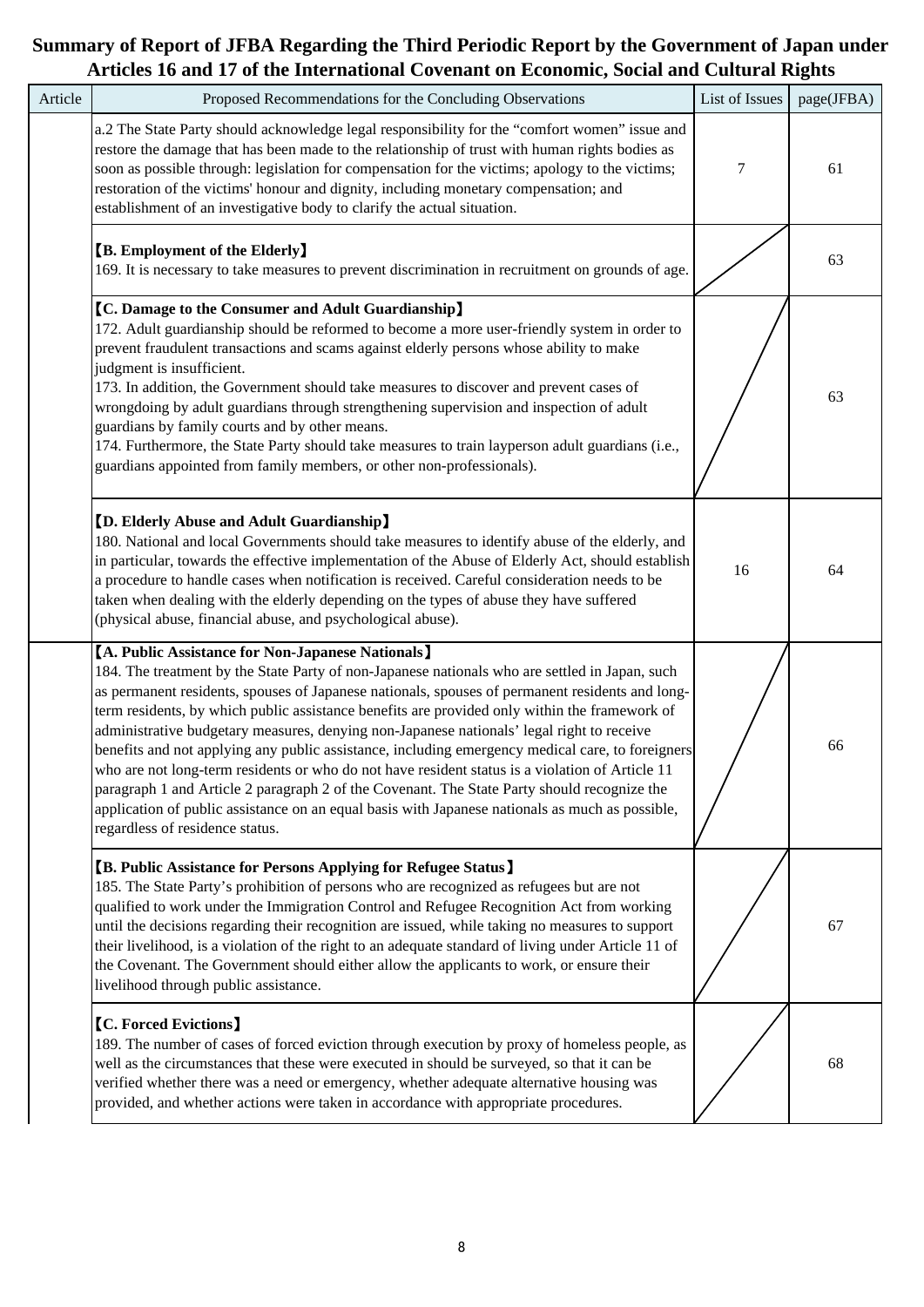| Article | Proposed Recommendations for the Concluding Observations                                                                                                                                                                                                                                                                                                                                                                                                                                                                                                                                                                                                                         | List of Issues | page(JFBA) |
|---------|----------------------------------------------------------------------------------------------------------------------------------------------------------------------------------------------------------------------------------------------------------------------------------------------------------------------------------------------------------------------------------------------------------------------------------------------------------------------------------------------------------------------------------------------------------------------------------------------------------------------------------------------------------------------------------|----------------|------------|
|         | <b>[D. Transition from Homelessness to Residential Living]</b><br>193. For people who are in a state of homelessness, and who cannot return to residential living<br>by themselves, appropriate housing and support should be provided based on the principle of<br>residential protection under the Public Assistance Act.                                                                                                                                                                                                                                                                                                                                                      | 22             | 69         |
| 11      | <b>[E. Public Housing Measures]</b><br>196. The housing policy should be strengthened based on the understanding that "the right to<br>adequate housing" is a basic human right, so that all households can obtain appropriate stable<br>housing not just by promotion of home-ownership, but through use of public housing and<br>private rental housing.                                                                                                                                                                                                                                                                                                                       |                | 69         |
|         | <b>[F. Housing Policy for the Elderly, People with Disabilities and Others</b> ]<br>a In lifetime rental accommodation contracts for the elderly, cancellations by the lessor should<br>be restricted by, for example, requiring stricter grounds for justification of cancellations by the<br>lessor. Moreover, the conditions for live-in spouses and others to continue to use the<br>accommodation should be eased.                                                                                                                                                                                                                                                          |                |            |
|         | b The setting of the lump sum admission fee, which is paid when an elderly person moves into<br>the accommodation, repayment standards and periods for private retirement homes or rental<br>housing for the elderly should be improved so that they do not constitute unreasonable<br>conditions due to the circumstances of the facility operators. It should be explicitly stipulated<br>that the legal nature of advance payments are as deposits that cover only rent and service fees.                                                                                                                                                                                     | 21             | 70         |
|         | c In order for people with disabilities to secure housing to live an independent life in the<br>community, policies should be implemented so that conclusion of housing sales or rental<br>contracts will not be denied, restricted, or treated unfairly for reasons of disabilities.<br>Furthermore, active policies should be implemented to secure housing for people with<br>disabilities in both public and private housing.                                                                                                                                                                                                                                                |                |            |
|         | <b>[G. G. Global Warming Issues]</b><br>a The State Party should maintain the target of decreasing CO2 levels by 25% from 1990<br>levels by 2020, as declared by the then Prime Minister Hatoyama, It also must set the CO2<br>reduction rate for 2050 to at least 80% from 1990 levels, and should adopt specific reduction<br>schedules after 2013, when the first commitment period under the Kyoto Protocol will conclude.<br>It should also introduce, as early as possible, an emission trade system with a view to regulating<br>the total volume of emissions, as well as a carbon tax according to CO2 emission levels with<br>consideration for people on low incomes. |                | 72         |
|         | b The State Party should set an ambitious target to introduce renewable energy, and should<br>further improve conditions for expanding renewable energy for that purpose. Also, to promote<br>expansion of renewable energy and measures on the demand side at an accelerated pace, the<br>State Party should implement reform of the electricity system, including liberalizing the<br>electricity industry and separating the generation and transmission of electricity.                                                                                                                                                                                                      |                |            |
|         | <b>[A. Medical Care System]</b><br>A.1 Restrictions of Access to Medical Care due to Insufficiency in the Medical Care<br><b>System</b><br>a.1 The State Party should create and improve the regional medical care system, so that anyone<br>can access necessary and adequate medical care in any area of Japan.                                                                                                                                                                                                                                                                                                                                                                |                | 74         |
|         | a.2 The State Party should improve the current situation, which has been indicated as a<br>"collapse of medical care," particularly in emergency and perinatal care. It should prepare and<br>implement measures at once to prevent situations in which patients are turned away from one<br>medical institution after another.                                                                                                                                                                                                                                                                                                                                                  |                |            |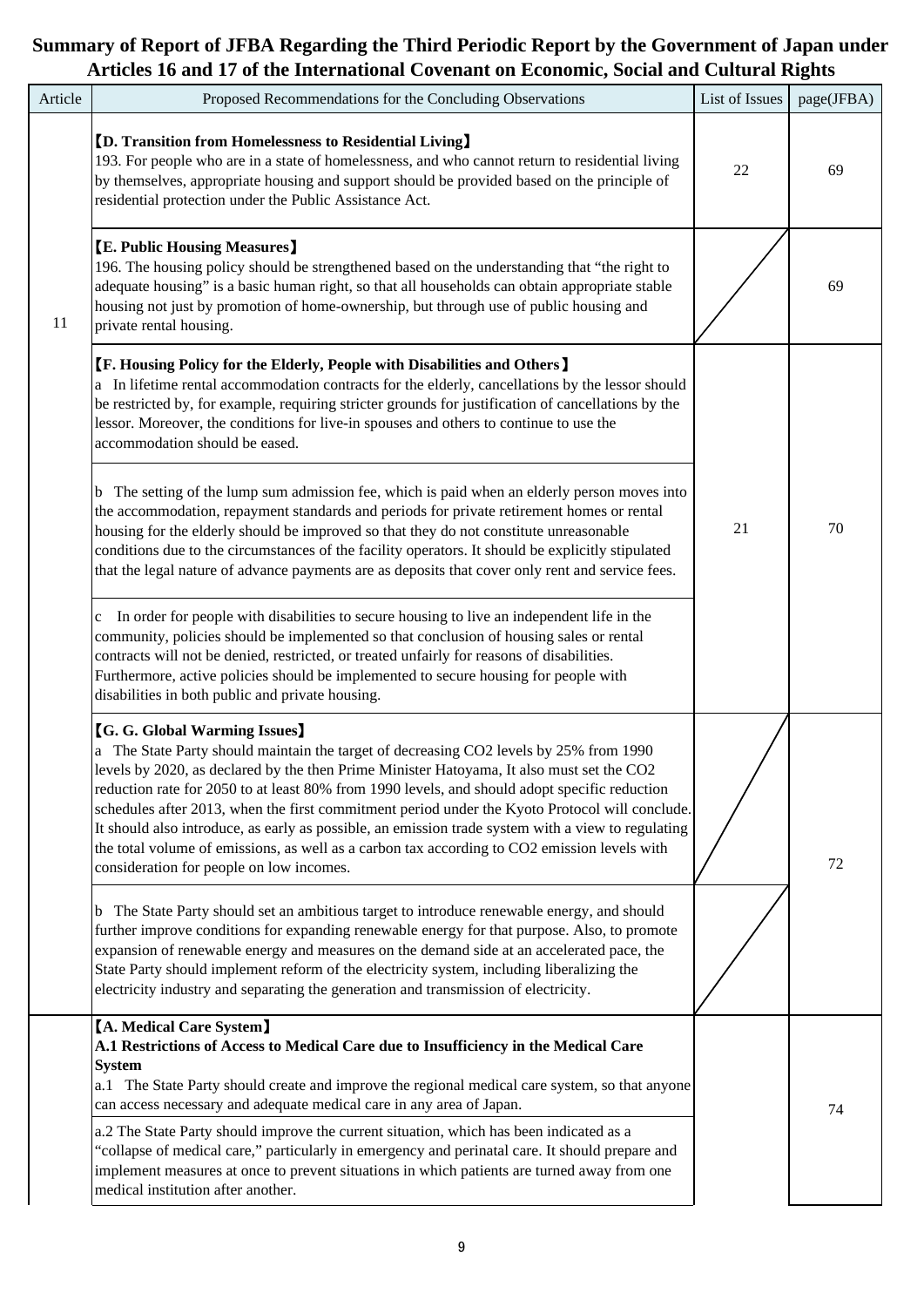| Article | Proposed Recommendations for the Concluding Observations                                                                                                                                                                                                                                                                                                                                                                                                                                                                                                                                                                                                                                                                                                                                                | List of Issues | page(JFBA) |
|---------|---------------------------------------------------------------------------------------------------------------------------------------------------------------------------------------------------------------------------------------------------------------------------------------------------------------------------------------------------------------------------------------------------------------------------------------------------------------------------------------------------------------------------------------------------------------------------------------------------------------------------------------------------------------------------------------------------------------------------------------------------------------------------------------------------------|----------------|------------|
|         | A.2 Restrictions of Access to Medical Care due to Economic Reasons<br>a.1 The State Party should improve the current situation in which people are falling into arrears<br>in payments of health insurance premiums by measures such as lowering the insurance<br>premiums.                                                                                                                                                                                                                                                                                                                                                                                                                                                                                                                             |                |            |
|         | a.2 The State Party should investigate individual cases of arrears of health insurance premium<br>payments, and when the reason is due to poverty, remedial measures should be taken swiftly.<br>The State Party should immediately plan and implement policies so that being without an<br>insurance card would not hinder a patient from receiving a doctor's consultation, even<br>temporarily.                                                                                                                                                                                                                                                                                                                                                                                                      | 24,25          | 75         |
|         | A.3 Patients' Rights in Medical Care<br>a.1 The State Party should adopt a law stipulating the rights of patients.                                                                                                                                                                                                                                                                                                                                                                                                                                                                                                                                                                                                                                                                                      |                |            |
|         | a.2 The above law should have at its core the protection of the following rights of all people.<br>i. The human dignity of the patient shall not be violated at any time.<br>ii. The patient has a right to receive safe and high quality medical care on an equal basis.<br>iii. The patient will not be discriminated against on grounds of disease or disabilities<br>iv. The patient's right to consent to, choose or refuse any medical act he/she may receive, after<br>being fully informed, will be effectively protected.<br>v. The patient will have the right to participate in normal social life and conduct a normal<br>private life to the extent that is possible.<br>vi. The State and local Governments have the responsibility to implement policies to protect the<br>above rights. |                | 75         |
|         | <b>A.4 Harmful Effects of Medicine</b><br>a.1 The State Party should amend the Pharmaceutical Affairs Law and should explicitly put in<br>writing the State's obligation to ensure safety of medicines.                                                                                                                                                                                                                                                                                                                                                                                                                                                                                                                                                                                                 |                |            |
|         | a.2 In order to realize citizens' rights to receive information regarding the safety and<br>effectiveness of medicines and drugs, the State Party should implement in full the public<br>disclosure procedures based on Act on Access to Information Held by Administrative Organs,<br>as well as establish and improve systems to fulfill the duty to actively provide information both<br>from the State and pharmaceutical companies.                                                                                                                                                                                                                                                                                                                                                                |                |            |
|         | a.3 The State Party should create a complaint system in which citizens can notify the State of<br>the danger of certain medicines and drugs, and request emergency orders such as for suspension<br>of sales or recall of the product. It should also create a system requiring the State to respond in<br>writing after investigations within a certain period.                                                                                                                                                                                                                                                                                                                                                                                                                                        |                | 77         |
|         | a.4 The State Party should create an organization independent from the Ministry of Health,<br>Labour and Welfare, with the participation of citizens and victims of harmful effects of<br>medicines, which would monitor and assess the pharmaceutical administration in order to<br>prevent the recurrence of harmful effects of medicine.                                                                                                                                                                                                                                                                                                                                                                                                                                                             |                |            |
|         | <b>A.5</b> Issues Regarding Suicides<br>The State Party should conduct a radical review of the labor law system and policy, which<br>is expanding the use of non-permanent employment; improve social security, which should<br>provide a safety net; as well as implement measures against suicides caused by overwork.                                                                                                                                                                                                                                                                                                                                                                                                                                                                                |                |            |
|         | a.2 The State Party should conduct as a national project a thorough study on the specific<br>causes of suicide, clarify the background of the "health issues" that are thought to be major<br>causes and motivations, and use the results in the preparation of a detailed policy on suicide<br>prevention.                                                                                                                                                                                                                                                                                                                                                                                                                                                                                             | 26             | 78         |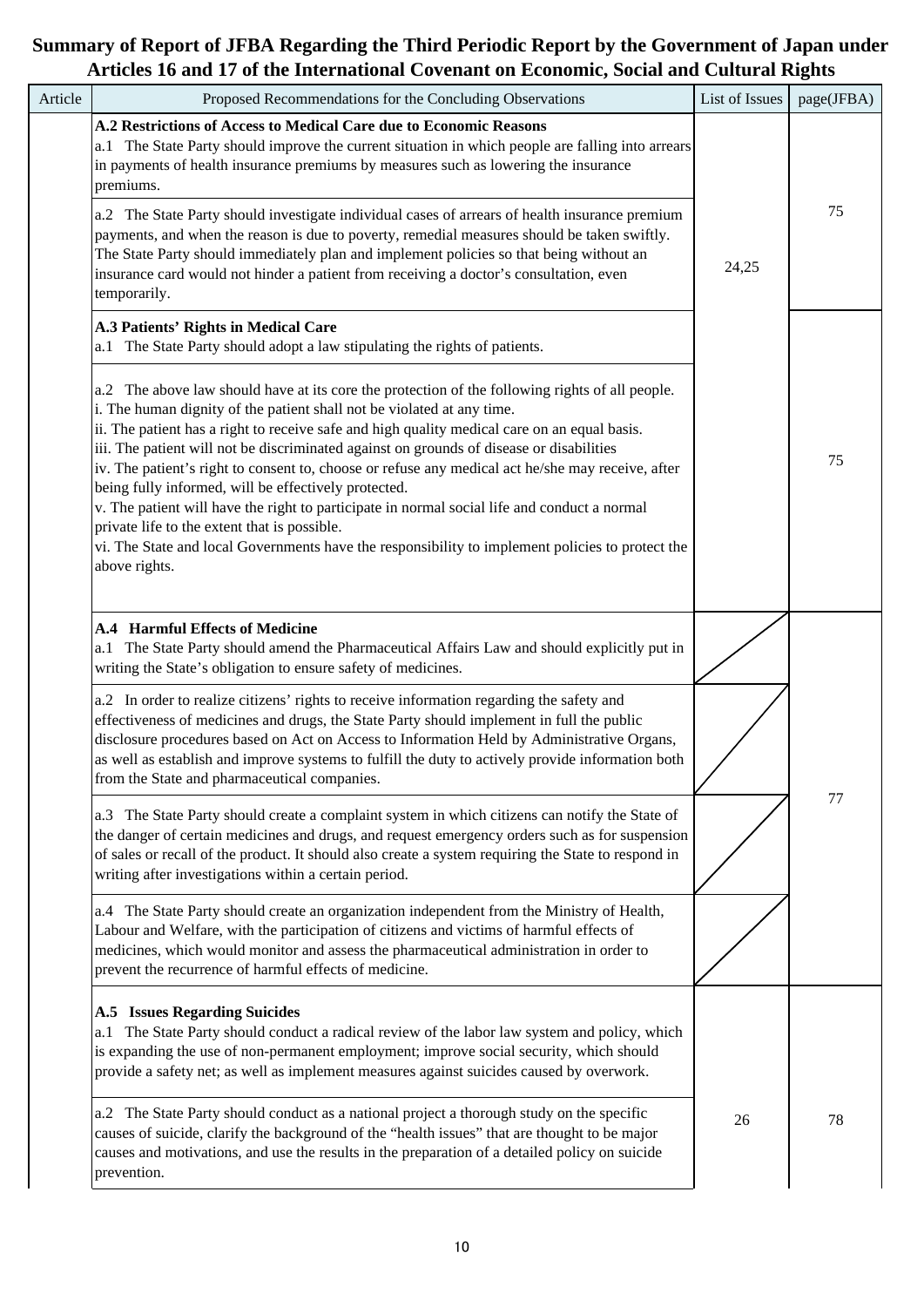| Article | Proposed Recommendations for the Concluding Observations                                                                                                                                                                                                                                                                                                                                                                                                                                                                                                                                                                                                                                                                                                                                      | List of Issues | page(JFBA) |
|---------|-----------------------------------------------------------------------------------------------------------------------------------------------------------------------------------------------------------------------------------------------------------------------------------------------------------------------------------------------------------------------------------------------------------------------------------------------------------------------------------------------------------------------------------------------------------------------------------------------------------------------------------------------------------------------------------------------------------------------------------------------------------------------------------------------|----------------|------------|
|         | a.3 The State Party should build a network for suicide prevention, bringing together lawyers,<br>medical care professionals, welfare workers and others, and play a central role in it.<br><b>b</b> Reasons                                                                                                                                                                                                                                                                                                                                                                                                                                                                                                                                                                                   |                |            |
|         | <b>[B.Psychiatric Care]</b><br>a Psychiatric care in the State Party should be immediately improved. Measures should aim for<br>the protection of the human rights of people with mental disabilities, and adequate psychiatric<br>care policies. Medical care that is based in local communities and is directly connected to the<br>places where the patients are living, that can be accessed voluntarily any time, anywhere, and<br>has the personnel and physical systems in place, so that appropriate levels of care is ensured,<br>should be at the basis of psychiatric care policies.<br>b The exceptions in the Medical Care Act, which can only be seen as remnants of an age when<br>hospitalization was the main form of treatment (for example, psychiatric departments have 1 |                |            |
|         | doctor per 48 patients while other clinical departments have 1 per 16) should be abolished for<br>private hospitals as well.<br>c A survey by the Ministry of Health, Labour and Welfare indicated that there were 70,000<br>people who were "socially hospitalized": who do not require hospitalization, but continue to<br>stay because they cannot leave. Psychiatric care in local communities should be improved and<br>strengthened, including the creation of personnel and physical infrastructure in order to solve<br>the issue of "social hospitalization".                                                                                                                                                                                                                        |                | 81         |
|         | d In order to break from hospitalization-centered care and to achieve promotion of smooth<br>social rehabilitation as well as continuation of medical care in local communities, personnel<br>systems including occupational categories such as the Social Reintegration Coordinator under<br>the Medical Treatment and Supervision Act should be strengthened, along with the various<br>facilities that support social rehabilitation.                                                                                                                                                                                                                                                                                                                                                      |                |            |
|         | e National and public mental health and welfare research institutions must be established<br>around the country. These should play a key role, as well as act as coordinators in promoting<br>psychiatric care and ensuring emergency psychiatric care in local communities. Such institutions<br>should also be responsible for research, education and awareness-raising.                                                                                                                                                                                                                                                                                                                                                                                                                   |                |            |
|         | <b>[C.Medical Care in Detention Facilities]</b><br>C.1 Medical Care and Health Issues in Detention Facilities under the Criminal Justice<br><b>System, and under Immigration Control</b><br>246. The State Party should ensure a system in which detainees in criminal justice facilities as<br>well as immigration control centers can promptly receive appropriate medical treatment. For<br>this purpose, it should strengthen organizational cooperation with external medical institutions,<br>and should quickly begin the creation of a system to prevent deterioration of health due to<br>suspension of medication or discontinuation of medical care while the patient is in detention.                                                                                             |                | 82         |
|         | C.2 Protection of the Standard of Living of the Prison Inmates<br>247. The State Party should immediately review and improve the standard of living and the<br>medical system for prison inmates.                                                                                                                                                                                                                                                                                                                                                                                                                                                                                                                                                                                             |                | 83         |
|         | <b>[D. Induced Abortion]</b><br>The requirement of the consent of the patient's spouse for induced abortions under Article 14<br>a<br>of the Maternal Protection Act should be reviewed for certain cases, such as domestic violence.                                                                                                                                                                                                                                                                                                                                                                                                                                                                                                                                                         |                | 84         |
|         | b The situation of sterilization procedures conducted on people without their consent for<br>"hereditary diseases" and other reasons under the former Eugenic Protection Act should be<br>clarified, and the victims should be awarded apologies and compensation.                                                                                                                                                                                                                                                                                                                                                                                                                                                                                                                            |                |            |
| 12      | <b>[E. Framework for Promotion of Reproductive Health]</b><br>a.1 The Government should promote comprehensive sex education that encompasses<br>reproductive health, including contraception, abortion rights, and rights to self-determination for<br>pregnancy and reproduction for adolescent girls and boys.<br>The Government should take specific measures to ensure that reproductive health education is<br>included in the regular curriculum at school.                                                                                                                                                                                                                                                                                                                             |                | 85         |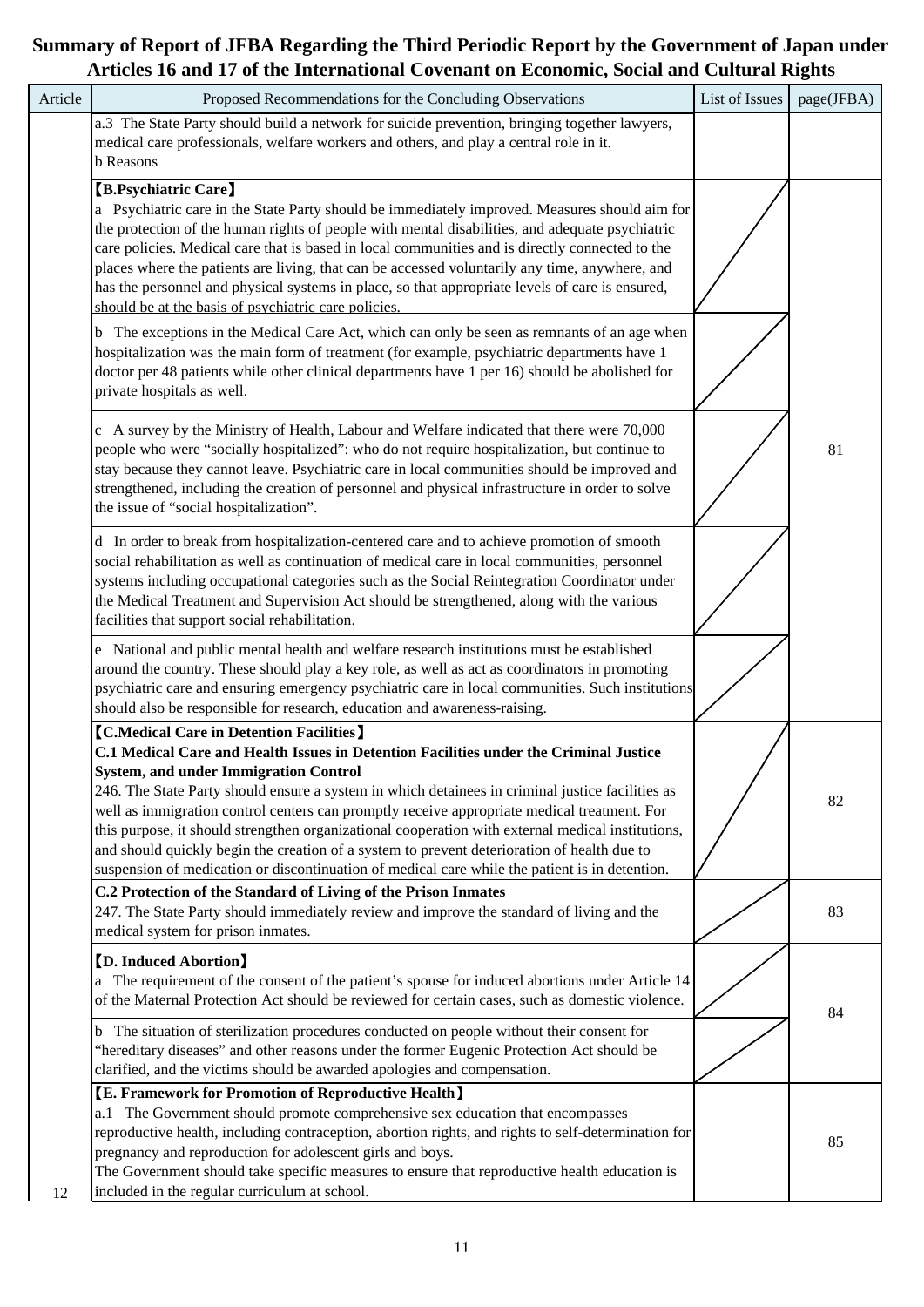| Article | Proposed Recommendations for the Concluding Observations                                                                                                                                                                                                                                                                                                                                                                                                                                                                                                                                                                                                                                                                                                                                                                                                                                                                                                                                                                                                                                                                                                                                                                                                                                                                                                                                                                                                                                                                              | List of Issues | page(JFBA) |
|---------|---------------------------------------------------------------------------------------------------------------------------------------------------------------------------------------------------------------------------------------------------------------------------------------------------------------------------------------------------------------------------------------------------------------------------------------------------------------------------------------------------------------------------------------------------------------------------------------------------------------------------------------------------------------------------------------------------------------------------------------------------------------------------------------------------------------------------------------------------------------------------------------------------------------------------------------------------------------------------------------------------------------------------------------------------------------------------------------------------------------------------------------------------------------------------------------------------------------------------------------------------------------------------------------------------------------------------------------------------------------------------------------------------------------------------------------------------------------------------------------------------------------------------------------|----------------|------------|
|         | a.2 The Government should create a favourable environment for maternal healthcare.<br>The Government should take measures to increase the number of doctors and midwives in<br>obstetric care, and all efforts should be made to meet the needs for prenatal emergency care.                                                                                                                                                                                                                                                                                                                                                                                                                                                                                                                                                                                                                                                                                                                                                                                                                                                                                                                                                                                                                                                                                                                                                                                                                                                          |                | 85         |
|         | <b>[F. Remedies for Victims of Pollution]</b><br>a The Ministry of the Environment should amend the current standard for certifying patients<br>with Minamata disease in order to recognize "patients with only sensory disturbances as patients<br>of Minamata disease, when it cannot be denied that those symptoms are due to effects of<br>methylmercury using assessment of past residence records." Furthermore, the period of deciding<br>whether a person is eligible for remedies as a victim of Minamata disease (Article 7 paragraph 2<br>of the "Law concerning with Special Measures for Compensation of Minamata Disease") should<br>not be limited to 3 years, but should be applied flexibly to suit the purpose of the Law.<br>b The level of benefits under the Act on Asbestos Health Damage Relief should be brought in<br>line with the levels of industrial accident insurance and of the Act on Compensation, etc. of<br>Pollution-related Health Damage.<br>c A new system of remedies should be created based on the "Polluter Pays" principle for<br>victims of air pollution due to automobile exhaust fumes and other reasons.                                                                                                                                                                                                                                                                                                                                                                            |                | 87         |
|         | <b>[G.Regulation of Chemical Substances and Related Matters]</b><br>257. Regarding hypersensitivity to chemical substances, the State Party should: (1) vest the<br>administrative guidelines and other rules with legally binding force, (2) expand the scope of<br>chemical substances covered by the regulation, (3) prioritize regulation for public and other<br>facilities, and (4) regulate products that are sources of pollution.<br>258. Furthermore, the precautionary principle as well as producer responsibility should be<br>strengthened regarding regulation of chemical substances. The precautionary principle is the<br>principle in which, when there is a threat of health damage or destruction of the ecosystem -<br>even when the risk caused by the chemical substance is scientifically uncertain - the chemical<br>substance would be banned, or appropriate regulation including limitations in the use of the<br>substance, and introduction of lower risk alternatives would be required by law, or promoted<br>through economic incentives with appropriate timetables. The strengthening of producer<br>responsibility requires producers to ascertain and provide information on the chemical<br>substances contained in their products for the appropriate management of the process from<br>production to disposal, report data regarding safety within a certain period on existing<br>substances under production, and ban production and use of the substance when safety cannot<br>be proven. |                |            |
|         | [H. Waste Materials]<br>a In order to ensure funding for measures against illegal waste disposal, the obligations of<br>business operators discharging waste should be strengthened and clarified, a system should be<br>established in which the industry as a whole reimburses the funds to counteract illegal disposal,<br>or a mandatory insurance for waste treatment operators should be introduced.                                                                                                                                                                                                                                                                                                                                                                                                                                                                                                                                                                                                                                                                                                                                                                                                                                                                                                                                                                                                                                                                                                                            |                | 88         |
|         | The category of "stable-waste landfill" should be abolished, and the construction and<br>maintenance management standards for waste processing facilities should be strengthened, such<br>as the regulation of construction and operation of controlled final landfill site from the<br>perspective of the protection of water sources.                                                                                                                                                                                                                                                                                                                                                                                                                                                                                                                                                                                                                                                                                                                                                                                                                                                                                                                                                                                                                                                                                                                                                                                               |                |            |
|         | There should be a major overhaul of the laws, focusing on a thorough review of the Waste<br>c<br>Management and Public Cleansing Law, the Basic Act for Establishing a Sound Material-Cycle<br>Society, and various other recycling laws, in addition to the establishment or strengthening of<br>concrete obligations for business operators to control waste discharge as well as concrete<br>obligations to restrict and control the use of hazardous substances. There should also be an<br>obligation for producers of certain products to collect the products free of charge at the time of<br>disposal for reuse.                                                                                                                                                                                                                                                                                                                                                                                                                                                                                                                                                                                                                                                                                                                                                                                                                                                                                                             |                | 89         |
|         | <b>I. Conservation of Water Quality</b><br>a Restrictions on constructions of facilities such as golf courses and waste disposal sites should<br>be introduced in water source areas.                                                                                                                                                                                                                                                                                                                                                                                                                                                                                                                                                                                                                                                                                                                                                                                                                                                                                                                                                                                                                                                                                                                                                                                                                                                                                                                                                 |                | 90         |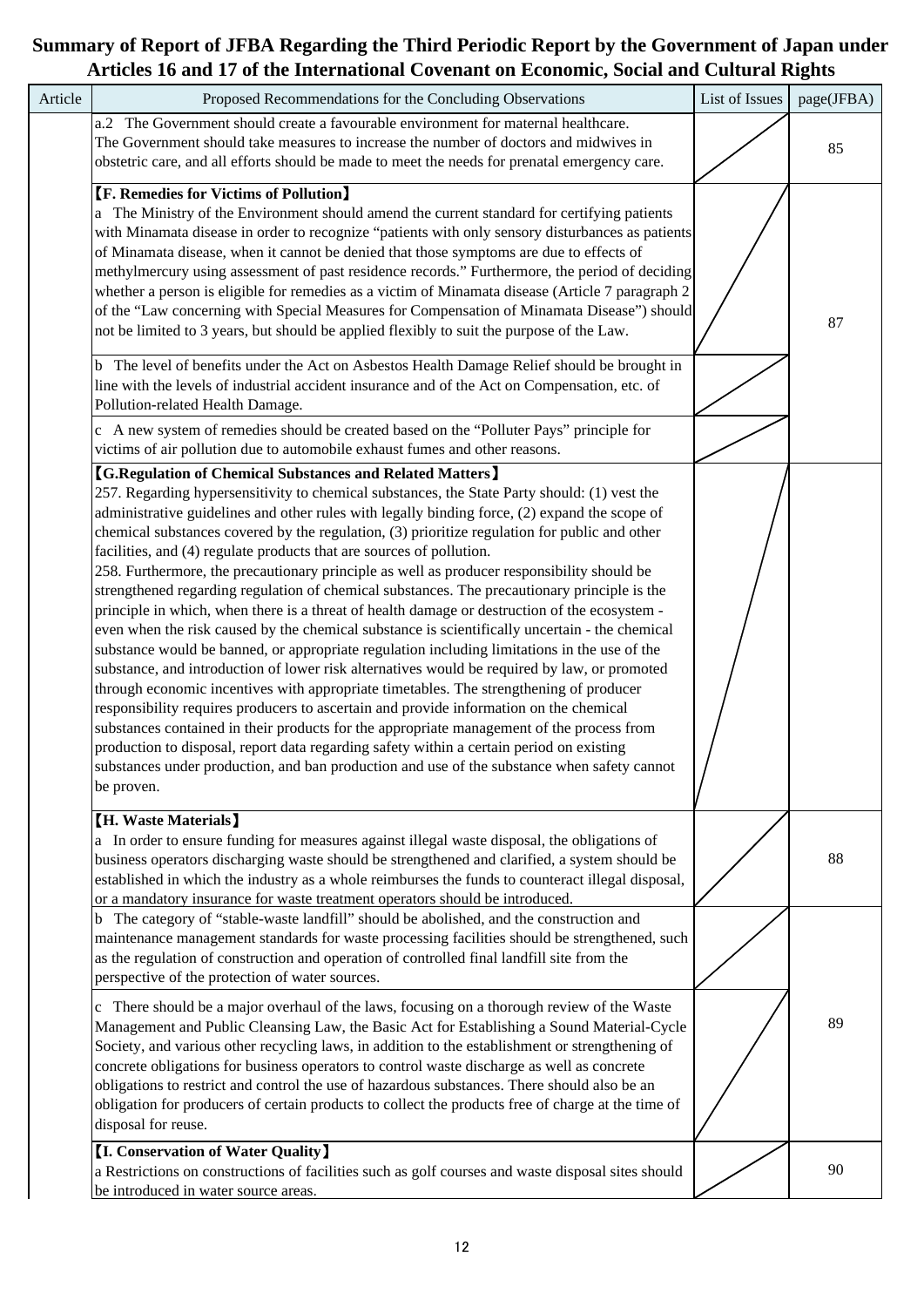| Article | Proposed Recommendations for the Concluding Observations                                                                                                                                                                                                                                                                                                                                                                                                                                                                                                                                                                                                                                                                                                                                                                                                                                                                                                                                                                                          | List of Issues | page(JFBA) |
|---------|---------------------------------------------------------------------------------------------------------------------------------------------------------------------------------------------------------------------------------------------------------------------------------------------------------------------------------------------------------------------------------------------------------------------------------------------------------------------------------------------------------------------------------------------------------------------------------------------------------------------------------------------------------------------------------------------------------------------------------------------------------------------------------------------------------------------------------------------------------------------------------------------------------------------------------------------------------------------------------------------------------------------------------------------------|----------------|------------|
|         | b In planning for construction of water resource development facilities such as dams or estuary<br>barrages, overestimated demand forecasts should be revised, and the actual social trends<br>including decreasing population should be taken into account when reviewing the plans.                                                                                                                                                                                                                                                                                                                                                                                                                                                                                                                                                                                                                                                                                                                                                             |                |            |
|         | c Discharge of wastewater from industrial plants including hazardous materials into sewers<br>should be prohibited, and the size of the sewage treatment facilities should be appropriate to the<br>characteristics of the area. Furthermore, the Sewerage Act and other laws related to sewage<br>treatment should include provisions guaranteeing public participation.                                                                                                                                                                                                                                                                                                                                                                                                                                                                                                                                                                                                                                                                         |                | 90         |
|         | <b>[J. On Protection of Natural Environment]</b><br>a Provisions on the rights to environment and to enjoy nature should be explicitly stipulated in<br>the Basic Environment Act.                                                                                                                                                                                                                                                                                                                                                                                                                                                                                                                                                                                                                                                                                                                                                                                                                                                                |                |            |
|         | b To prevent deterioration of the natural environment by development, there should be a legal<br>system for mitigation methods that preserve the natural environment by avoidance,<br>minimization and compensation of the environmental impact of the development, in that order<br>of precedence. Development plans such as the reclamation work on Awase Tideland and other<br>important wetlands as well as the surrounding areas should be suspended.                                                                                                                                                                                                                                                                                                                                                                                                                                                                                                                                                                                        |                |            |
|         | c In formulating and reviewing public works projects, effective procedures for public<br>participation should be guaranteed by methods such as legislating a law that explicitly stipulates<br>the right to public participation.                                                                                                                                                                                                                                                                                                                                                                                                                                                                                                                                                                                                                                                                                                                                                                                                                 |                |            |
|         | d The environmental impact assessment should be improved in the following areas.<br>d.1 In environmental impact assessment procedures, preparation and publication of alternative<br>proposals should be legally required.<br>d.2 The construction of waste disposal facilities or projects related to capture and storage of<br>carbon dioxide should be covered by the environmental impact assessment procedures.<br>d.3 Regarding post-project survey procedures after the environmental impact assessment,<br>concrete provisions such as those increasing the thoroughness of information disclosure and<br>accountability, protecting the due process for public participation including communication on<br>revisions and complaints, and enabling supervision by independent organs should be stipulated.<br>Furthermore, a system should be created to enable implementation of corrective measures even<br>after the start of a project if the results of the post-project survey show an error in the<br>environment impact assessmen |                | 91         |
|         | e A draft bill should be prepared that allows collective or group action by environmental<br>organizations.                                                                                                                                                                                                                                                                                                                                                                                                                                                                                                                                                                                                                                                                                                                                                                                                                                                                                                                                       |                |            |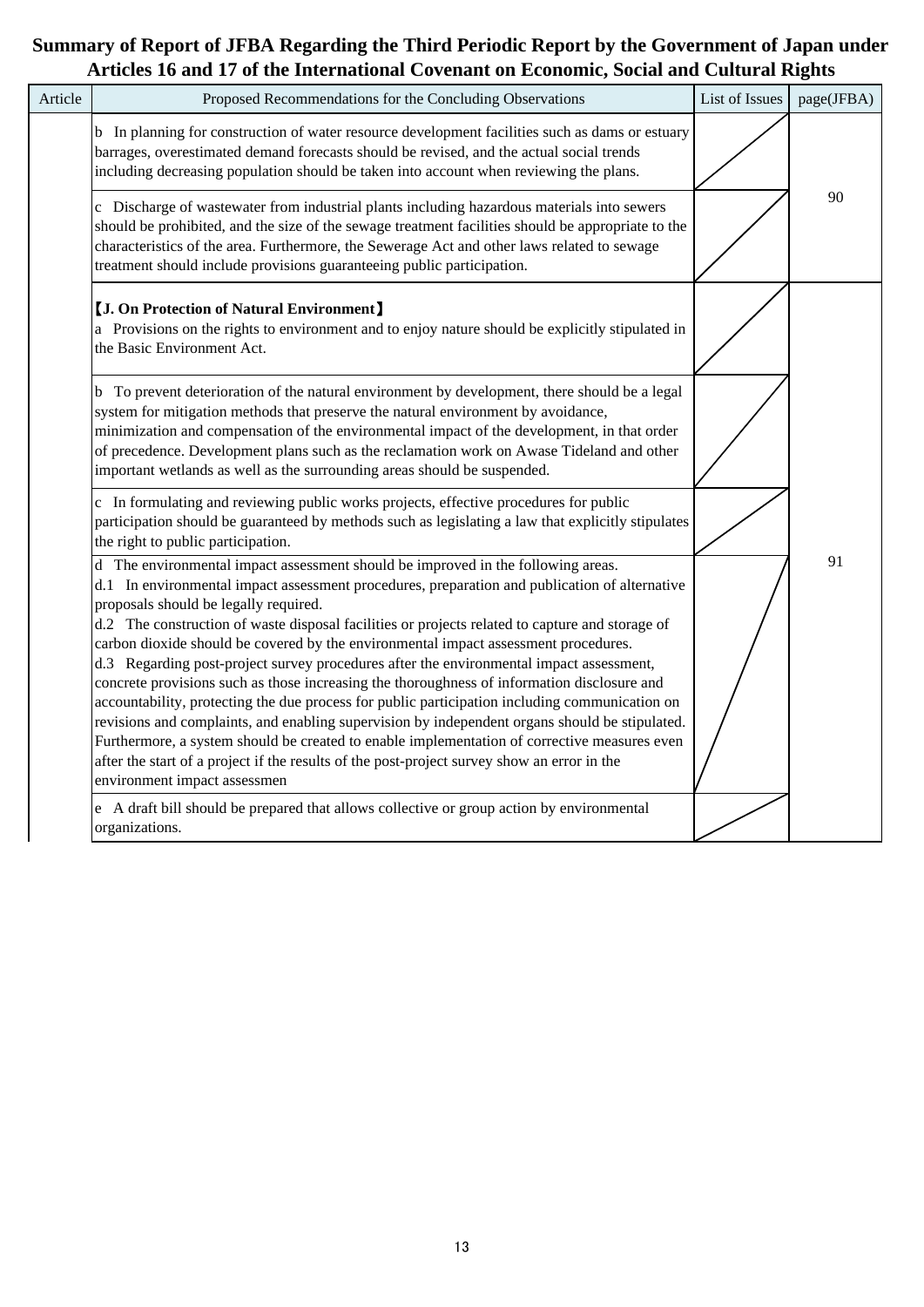| Article | Proposed Recommendations for the Concluding Observations                                                                                                                                                                                                                                                                                                                                                                                                                                                                                                                                                                                                                                                                                                                                                                                                                                                                                                                                                                                                                                                                                                                                                                                                                                                                                                                                                                                                                                                                                                                                                                                                                                                                                                                                                                                                                                                                                                                                      | List of Issues | page(JFBA) |
|---------|-----------------------------------------------------------------------------------------------------------------------------------------------------------------------------------------------------------------------------------------------------------------------------------------------------------------------------------------------------------------------------------------------------------------------------------------------------------------------------------------------------------------------------------------------------------------------------------------------------------------------------------------------------------------------------------------------------------------------------------------------------------------------------------------------------------------------------------------------------------------------------------------------------------------------------------------------------------------------------------------------------------------------------------------------------------------------------------------------------------------------------------------------------------------------------------------------------------------------------------------------------------------------------------------------------------------------------------------------------------------------------------------------------------------------------------------------------------------------------------------------------------------------------------------------------------------------------------------------------------------------------------------------------------------------------------------------------------------------------------------------------------------------------------------------------------------------------------------------------------------------------------------------------------------------------------------------------------------------------------------------|----------------|------------|
|         | <b>K.</b> Urban Environment<br>a The current laws and regulations regarding urban planning and construction should be<br>radically revised, and an integrated legal system for urban matters should be formulated on the<br>use of land, construction, urban transportation and landscape, including the following issues.<br>a.1 The legislation should have the purpose of creating and maintaining a sustainable urban<br>area, and protecting the right to continue living in comfort and mental wellbeing. It should cover<br>all matters related to urban areas including use of land, construction, urban transportation and<br>landscape, and should provide an integrated response to these issues.<br>a.2 The protection of the global environment, protection of the landscape, protection of urban<br>green areas, transition from an automobile-dependent society, consideration for children, the<br>elderly, people with disabilities and others, vitalization of the local economy and local<br>community and other such ideas should be explicitly included as basic principles. Drafting of<br>urban planning, regulations and standards, examination of development and construction should<br>be conducted according to these principles.<br>a.3 Local autonomy should be expanded so that local governments can decide on their own<br>regarding the contents and procedures for urban planning, regulation and standards as well as<br>examination procedures for individual construction and development projects.<br>a.4 The procedures for administrative appeal and judicial review should be radically revised to<br>protect prompt and subjective public participation in formulating contents and procedures for<br>urban planning, regulation and standards, as well as examination procedures for individual<br>construction and development projects as the public's right, and to guarantee the right to<br>continue living in comfort and mental wellbeing. |                | 93         |
|         | b A basic law on transportation, which explicitly stipulates people's right of movement should<br>be legislated, and a concrete quantitative target should be set regarding the proportion of public<br>transportation in transportation in general, in order to improve public transportation.                                                                                                                                                                                                                                                                                                                                                                                                                                                                                                                                                                                                                                                                                                                                                                                                                                                                                                                                                                                                                                                                                                                                                                                                                                                                                                                                                                                                                                                                                                                                                                                                                                                                                               |                |            |
|         | [A. Right to Education for Children without Japanese Nationality, and Children with<br><b>Roots Outside Japan</b><br>a The refusal to recognize the qualifications of students and graduates of schools and<br>universities that impart an education that enables non-Japanese residents of Japan to preserve<br>their native language and the culture of their country and ethnic group, who have completed<br>education equivalent to the compulsory education, secondary education and university<br>education set forth in Article 1 of Japan's School Education Law, and the refusal to allow such<br>students to take legally-sanctioned public employment certification exams and university<br>entrance exams, violates Articles 6 and 13 and Article 2, paragraph 2 of the Covenant.<br>b In regard to the application of various policy measures, such as accreditation of qualification<br>for graduates to take entrance examinations to higher educational institutions, issuance of<br>financial assistance for school attendance and tax incentives for charitable contributions, Japan<br>should not disadvantageously discriminate against schools for non-Japanese nationals, and no<br>exception should be made without rationale.<br>c Regardless of whether the child or her/his legal guardian has official status of residence in<br>Japan or not, the right to education, including admission to public schools, should be guaranteed<br>to all children of non-Japanese nationals.                                                                                                                                                                                                                                                                                                                                                                                                                                                                                   | 28             | 96         |
| 13&14   | <b>[B. Right to Education]</b><br>a For elementary and secondary education, the Government should include within its criteria of<br>free educational expenses not only tuition and textbooks, but also all other expenses such as<br>other payments to school, transportation fees and extracurricular activity expenses.<br>b For upper secondary education, the Government should take steps to ensure that private<br>schools are also tuition-free in line with tuition-free measures taken for public schools.<br>c For tertiary education, the Government should try to reduce the financial burden on parents.                                                                                                                                                                                                                                                                                                                                                                                                                                                                                                                                                                                                                                                                                                                                                                                                                                                                                                                                                                                                                                                                                                                                                                                                                                                                                                                                                                         | 27             | 97         |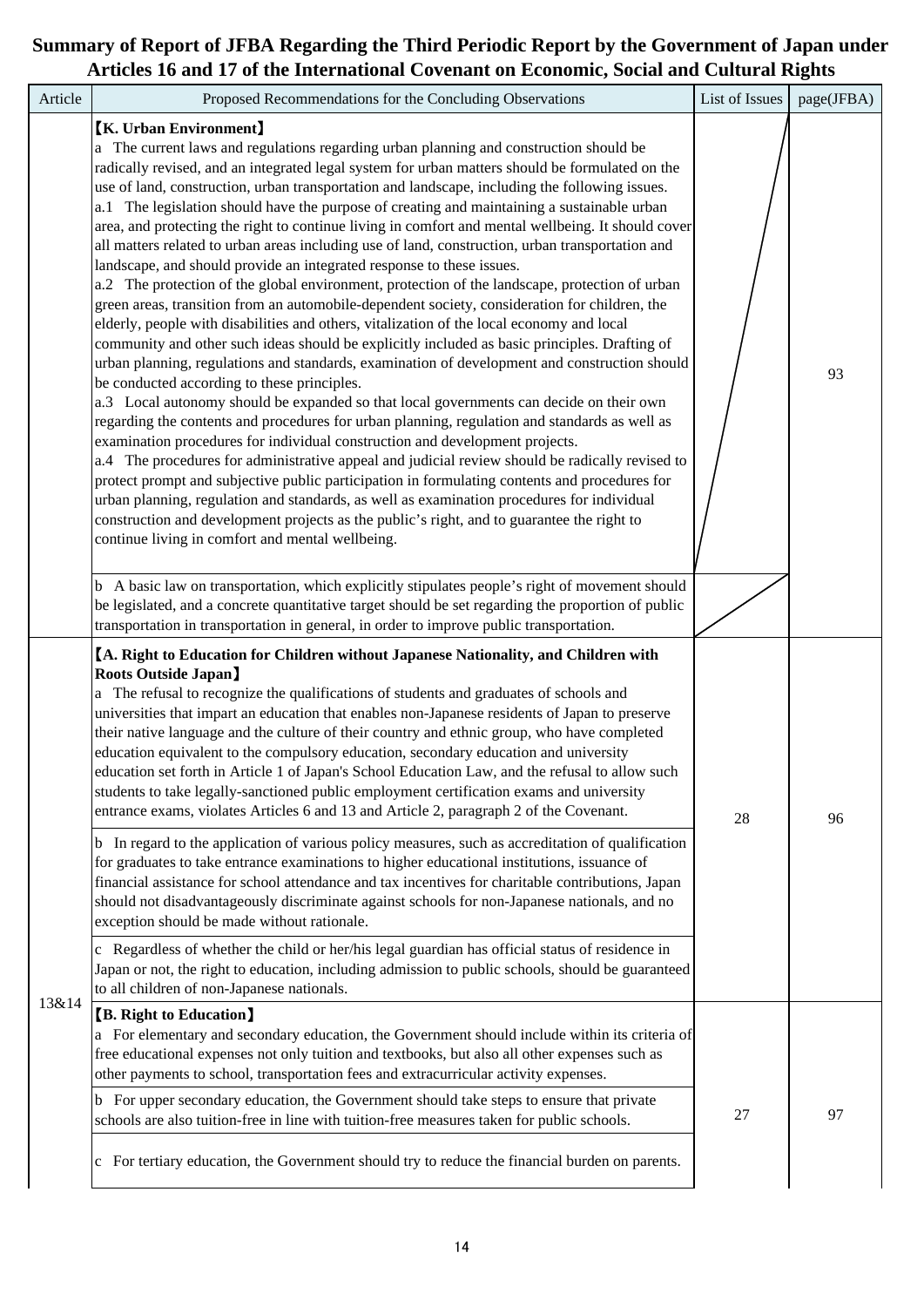| Article | Proposed Recommendations for the Concluding Observations                                                                                                                                                                                                                                                                                                                                                                                                                                                                                                                                                                                                                                                                                                                                                                                                                                                                                                                                                                                                                                                                                                                                                                                                                                                                                                                                                                                                                                                                                                                                                                                                                                                                                                                                                                                                                                                                                                                                                                                                                                                                                                                                                                                                                                                                                                                                                                                                                                                                                                                                                                                                                                                                  | List of Issues | o<br>page(JFBA) |
|---------|---------------------------------------------------------------------------------------------------------------------------------------------------------------------------------------------------------------------------------------------------------------------------------------------------------------------------------------------------------------------------------------------------------------------------------------------------------------------------------------------------------------------------------------------------------------------------------------------------------------------------------------------------------------------------------------------------------------------------------------------------------------------------------------------------------------------------------------------------------------------------------------------------------------------------------------------------------------------------------------------------------------------------------------------------------------------------------------------------------------------------------------------------------------------------------------------------------------------------------------------------------------------------------------------------------------------------------------------------------------------------------------------------------------------------------------------------------------------------------------------------------------------------------------------------------------------------------------------------------------------------------------------------------------------------------------------------------------------------------------------------------------------------------------------------------------------------------------------------------------------------------------------------------------------------------------------------------------------------------------------------------------------------------------------------------------------------------------------------------------------------------------------------------------------------------------------------------------------------------------------------------------------------------------------------------------------------------------------------------------------------------------------------------------------------------------------------------------------------------------------------------------------------------------------------------------------------------------------------------------------------------------------------------------------------------------------------------------------------|----------------|-----------------|
|         | d The Government should expand its scholarship programs, and in particular, grant-type<br>scholarships should be issued.                                                                                                                                                                                                                                                                                                                                                                                                                                                                                                                                                                                                                                                                                                                                                                                                                                                                                                                                                                                                                                                                                                                                                                                                                                                                                                                                                                                                                                                                                                                                                                                                                                                                                                                                                                                                                                                                                                                                                                                                                                                                                                                                                                                                                                                                                                                                                                                                                                                                                                                                                                                                  |                |                 |
|         | <b>[C. Education for Children with Disabilities]</b><br>a In principle, children with disabilities should have the right to be raised together with<br>children without disabilities.                                                                                                                                                                                                                                                                                                                                                                                                                                                                                                                                                                                                                                                                                                                                                                                                                                                                                                                                                                                                                                                                                                                                                                                                                                                                                                                                                                                                                                                                                                                                                                                                                                                                                                                                                                                                                                                                                                                                                                                                                                                                                                                                                                                                                                                                                                                                                                                                                                                                                                                                     |                |                 |
|         | Children with disabilities should not be discriminated against at educational institutions.                                                                                                                                                                                                                                                                                                                                                                                                                                                                                                                                                                                                                                                                                                                                                                                                                                                                                                                                                                                                                                                                                                                                                                                                                                                                                                                                                                                                                                                                                                                                                                                                                                                                                                                                                                                                                                                                                                                                                                                                                                                                                                                                                                                                                                                                                                                                                                                                                                                                                                                                                                                                                               |                | 101             |
|         | c Lack of rational care for children with disabilities should be considered discriminatory.                                                                                                                                                                                                                                                                                                                                                                                                                                                                                                                                                                                                                                                                                                                                                                                                                                                                                                                                                                                                                                                                                                                                                                                                                                                                                                                                                                                                                                                                                                                                                                                                                                                                                                                                                                                                                                                                                                                                                                                                                                                                                                                                                                                                                                                                                                                                                                                                                                                                                                                                                                                                                               |                |                 |
|         | Special Report - Great East Japan Earthquake and Japan's Nuclear Energy Policy<br><b>[C. Ensuring the Rights of Victims - Detail]</b><br><b>C.1 Livelihood and Employment Support for Disaster Victims</b><br>a.1 The State Party and affected local governments should make the following efforts to<br>improve living conditions at temporary houses.<br>i. To continue distribution of food, daily necessities and medical services for disaster<br>victims staying at temporary houses until they are self-sufficient.<br>ii. To establish a remission system of water and electricity expenses to those that are unable to<br>afford them.<br>iii. To improve livelihood environment by measures such as establishment of medical<br>institutions and nursing care service institutions within temporary housing complexes.<br>iv. To provide additional personnel to prevent isolation of disaster victims.<br>v. To monitor living conditions and take measures to improve the livelihood environment at<br>temporary housing.<br>vi. If defects in construction are found, to take drastic measures to find out the cause and<br>prevent recurrence.<br>a.2 The State Party should either provide grants for livelihood recovery or lump sum payments<br>for temporary home visits.<br>a.3 The State Party should expand and reinforce the consultation capacity of public<br>employment security offices and the Labour Standards Bureau in the affected areas, as well as<br>Labour Bureaus of prefectural governments across the nation in order to enhance supervision<br>and direction of business owners. It should also promote partnership with experts from the local<br>Bar Associations to expedite legal relief.<br>a.4 Counseling functions of public employment security offices in the affected areas needs to<br>be strengthened. In addition to increasing deployment of experts and employment support, a<br>framework should be established to provide thorough care to the disaster victims.<br>a.5 To fully meet the needs of evacuees staying in remote areas, the State Party and local<br>governments should compile a national list of disaster victims, and actively share information to<br>understand the precise whereabouts of disaster victims. Information on evacuation sites should<br>be disclosed to service provider organizations working for the public benefit.<br>a.6 The State Party should provide necessary assistance to those families that were forced to<br>evacuate and live apart in order to maintain their household. Local governments that host<br>evacuees should make every effort to provide housing, create employment opportunities and<br>refer jobs. |                | 106             |
|         | C.2 Ensuring Rights of Women, Children, Elderly Persons and Persons with Disabilities<br>The Government should create evacuation centre guidelines that incorporate a gender-<br>a. 1<br>equal perspective.                                                                                                                                                                                                                                                                                                                                                                                                                                                                                                                                                                                                                                                                                                                                                                                                                                                                                                                                                                                                                                                                                                                                                                                                                                                                                                                                                                                                                                                                                                                                                                                                                                                                                                                                                                                                                                                                                                                                                                                                                                                                                                                                                                                                                                                                                                                                                                                                                                                                                                               |                |                 |
|         | a.2 Reconstruction plans and disaster management plans should be drafted based on outcomes<br>of interviews with disaster victims who include women, elderly persons, children, non-Japanese<br>nationals, persons with disabilities and sexual minorities, and organizations that support them,<br>as well the results of thorough analysis of factors that created disparities in the damage situation.                                                                                                                                                                                                                                                                                                                                                                                                                                                                                                                                                                                                                                                                                                                                                                                                                                                                                                                                                                                                                                                                                                                                                                                                                                                                                                                                                                                                                                                                                                                                                                                                                                                                                                                                                                                                                                                                                                                                                                                                                                                                                                                                                                                                                                                                                                                 |                | 108             |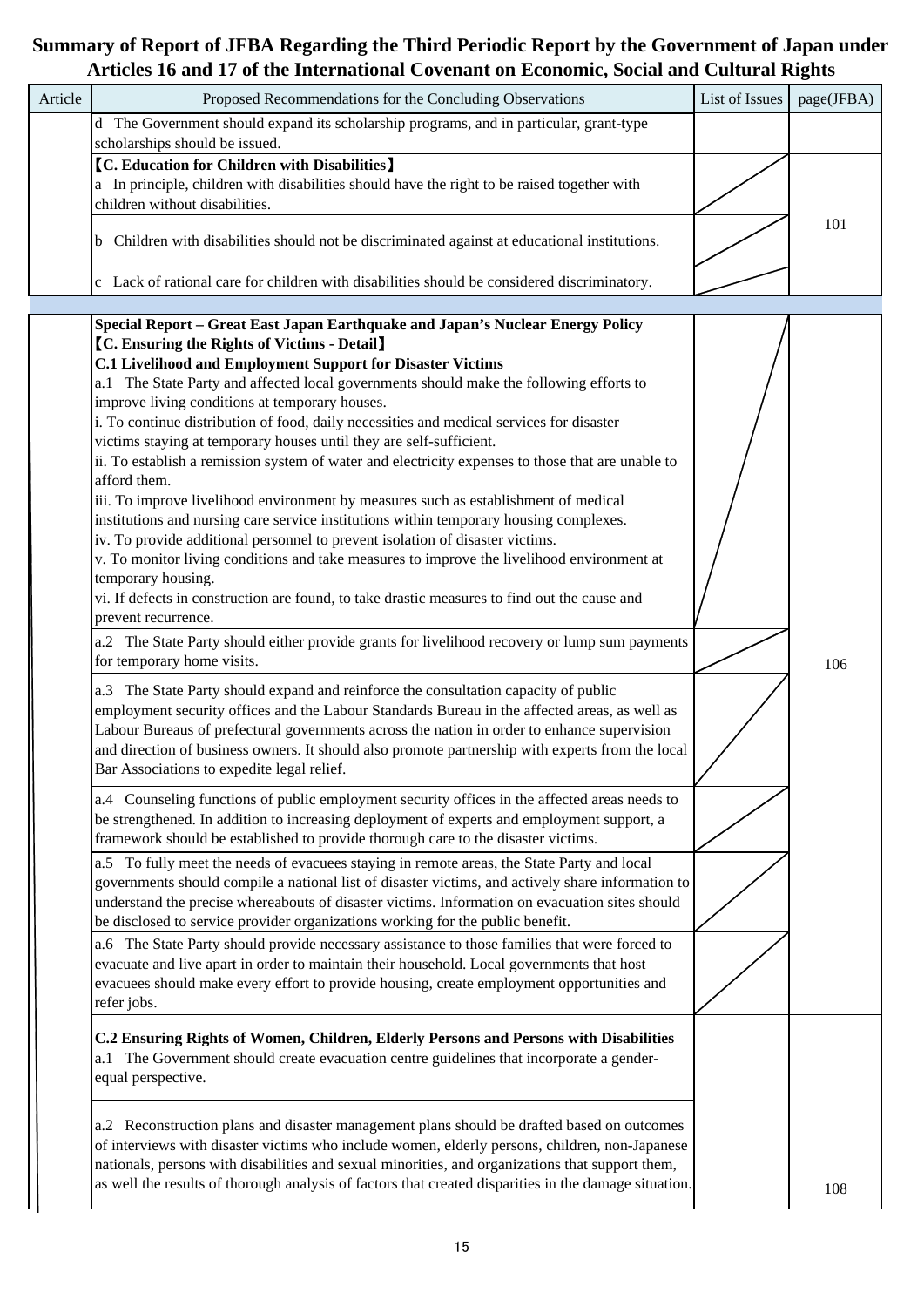| Article | Proposed Recommendations for the Concluding Observations                                                                                                                                                                                                                                                                                                                                                                                                                                                                                                                                                                                                                                                                                                                                                                                                                                                                                                                 | List of Issues | page(JFBA) |
|---------|--------------------------------------------------------------------------------------------------------------------------------------------------------------------------------------------------------------------------------------------------------------------------------------------------------------------------------------------------------------------------------------------------------------------------------------------------------------------------------------------------------------------------------------------------------------------------------------------------------------------------------------------------------------------------------------------------------------------------------------------------------------------------------------------------------------------------------------------------------------------------------------------------------------------------------------------------------------------------|----------------|------------|
|         | a.3 Domestic Violence Consultation and Assistance Centers should be expanded in the<br>affected areas. Furthermore, a Women's Centre that could handle various issues such as<br>medicine, child rearing, elderly care, labor and law should be established, and its functions<br>strengthened.                                                                                                                                                                                                                                                                                                                                                                                                                                                                                                                                                                                                                                                                          | 20             |            |
|         | a.4 In regard to community rebuilding, reconstruction of medical facilities, elderly care<br>facilities and child care facilities should be prioritized. The State Party should provide financial<br>assistance as deemed necessary.                                                                                                                                                                                                                                                                                                                                                                                                                                                                                                                                                                                                                                                                                                                                     |                |            |
|         | C.3 Assistance to the Elderly and Persons with Disabilities<br>a.1 Information on evacuees who are elderly and require nursing care as well as persons with<br>disabilities should be collected through individual visits in order to thoroughly understand their<br>living and health conditions. Collected information should be shared amongst concerned<br>institutions and required assistance should be duly provided.                                                                                                                                                                                                                                                                                                                                                                                                                                                                                                                                             |                | 109        |
|         | a.2 Medical care, nursing care and psychological care should be fully provided to elderly and<br>persons with disabilities. In order to realize this, assistance frameworks should be established in<br>the affected areas. Special attention should be provided to elderly persons who are living alone.                                                                                                                                                                                                                                                                                                                                                                                                                                                                                                                                                                                                                                                                |                |            |
|         | <b>Policy - Details</b><br>E.1 Monitoring and Information Disclosure on the Status of Radioactive Contamination<br>[related to Article 12-2(b) of the Covenant]<br>a.1 The State Party should continue to monitor the levels of radiation contamination<br>extensively throughout land and sea. It should also establish a system to continue monitoring of<br>marine products.<br>In particular, the Government should not delay in conducting a more detailed and in-depth<br>monitoring survey in Fukushima Prefecture and its neighboring Prefectures.<br>a.2 As regards disaster victims' decision-making on whether to evacuate from their domiciles,<br>stay or return, the Government should provide accurate information on current contamination<br>levels, decontamination plans, and adequate prediction of mid- to long-term shifts in the<br>contamination levels taking into account wind, rain and other possible transfer of radioactive<br>substances. |                | 112        |
|         | a.3 Concerning the decision on when to lift the designation of the Evacuation Areas, the State<br>Party should set up a third-party organization comprised of independent scientists and local<br>representatives who have no ties to the nuclear power industry. The relationship between the<br>third-party organization and the authorities should be legally clarified.                                                                                                                                                                                                                                                                                                                                                                                                                                                                                                                                                                                              |                |            |
|         | a.4 The State Party should fulfill its responsibilities set forth in the Law, and newly establish a<br>legal system to make it obligatory to record minutes of all the discussions on the nuclear power<br>plant accident.                                                                                                                                                                                                                                                                                                                                                                                                                                                                                                                                                                                                                                                                                                                                               |                |            |
|         | E.2 Health Checks and Health Management of the Public [related to Article 9, Article 12-<br>2(b) of the Covenant]<br>a.1 The State Party should conduct health control surveys and provide free medical services to<br>check the external and internal radiation exposure of disaster victims who live in the areas<br>where the public radiation dose exceeds 1 mSv per annum.<br>Moreover, it should be made clear that the objective of these measures is not to "remove health<br>concerns", but rather "prevention, early detection and treatment of detrimental effects on<br>health"<br>a.2 The following improvements should be made before the health control survey of disaster<br>victims is implemented.<br>i. As much as possible, the target population should be surveyed face to face and interviewed in                                                                                                                                                 | 23             |            |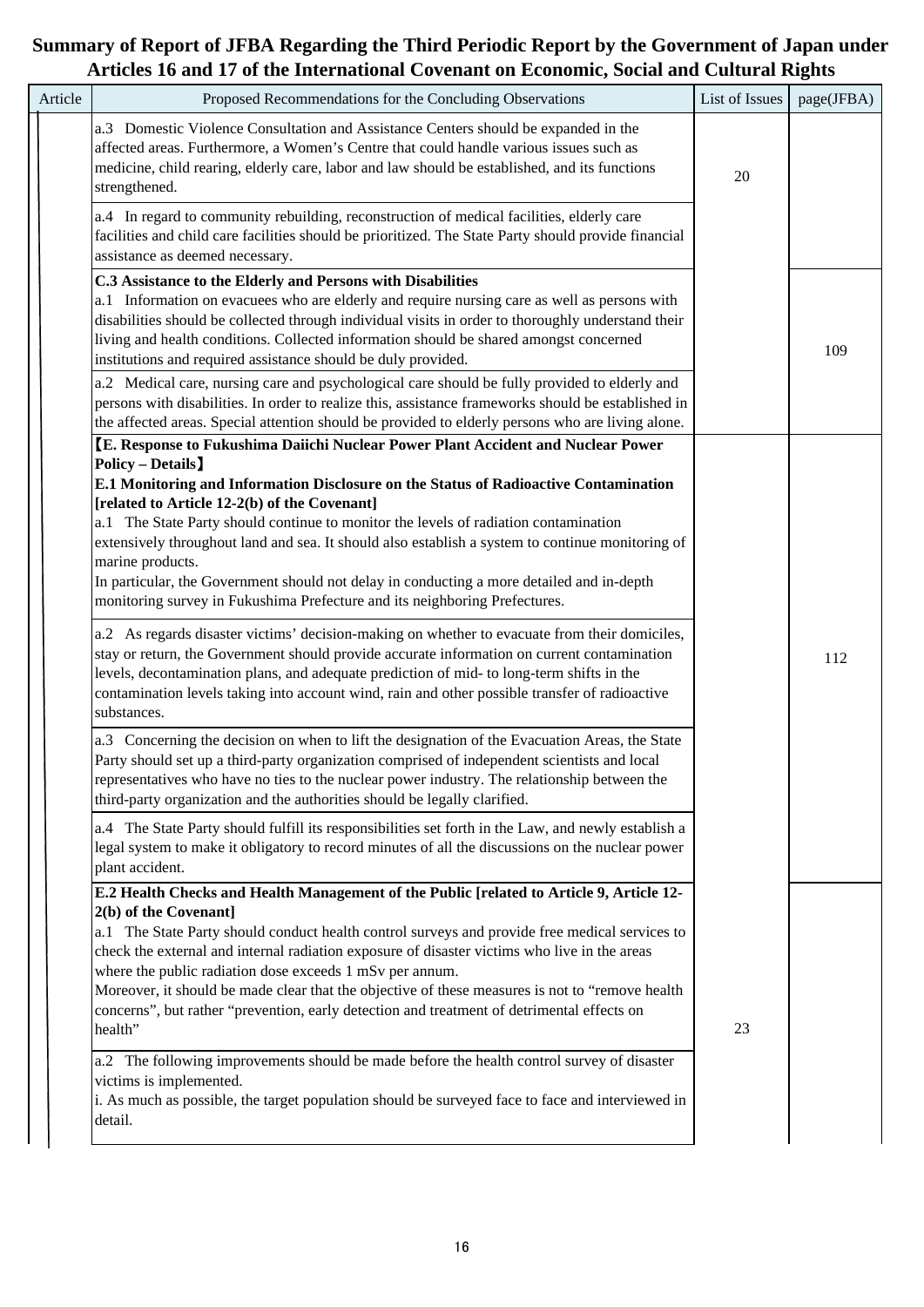| Article | Proposed Recommendations for the Concluding Observations                                                                                                                                                                                                                                                                                                                                                                                                                                                                                                                                                                                                               | List of Issues | page(JFBA) |
|---------|------------------------------------------------------------------------------------------------------------------------------------------------------------------------------------------------------------------------------------------------------------------------------------------------------------------------------------------------------------------------------------------------------------------------------------------------------------------------------------------------------------------------------------------------------------------------------------------------------------------------------------------------------------------------|----------------|------------|
|         |                                                                                                                                                                                                                                                                                                                                                                                                                                                                                                                                                                                                                                                                        |                |            |
|         | ii. Detrimental effects of radiation exposure should not be limited to cancer and leukemia, and<br>no remarks should be overlooked. As a minimum, blood tests, urine tests and whole-body<br>counter exams should be carried out on all those who wish to be examined. In such cases, the<br>detection limit should be set as low as possible.                                                                                                                                                                                                                                                                                                                         |                |            |
|         | iii. Thyroid gland tests should not be limited to a supersonic wave test, but blood and urine<br>should also be tested                                                                                                                                                                                                                                                                                                                                                                                                                                                                                                                                                 |                | 113        |
|         | iv. For pregnant and nursing mothers, breast milk should be tested, and a follow-up study on<br>newborns should be conducted.                                                                                                                                                                                                                                                                                                                                                                                                                                                                                                                                          |                |            |
|         | v. An appropriate comparative group should be selected.                                                                                                                                                                                                                                                                                                                                                                                                                                                                                                                                                                                                                |                |            |
|         | a.3 The State Party should acknowledge that disaster victims have the right to know their own<br>radiation exposure dose. If a victim requests, the Government should measure internal exposure<br>dose using equipment such as a whole-body counter, and use the obtained data to calculate the<br>total accumulative dose up to now. Such data should be disclosed to the disaster victims and all<br>the expenses should be borne by the Government.                                                                                                                                                                                                                |                |            |
|         | a.4 While the privacy of each disaster victim should be sufficiently respected, the results of<br>health control surveys should be widely made available to academic institutions. The Ministry<br>of Education, Culture, Sports, Science and Technology and the Ministry of Health, Labour and<br>Welfare should immediately cancel their circular dated May 16, 2011 entitled "Conducting<br>surveys and researches in the affected areas". Furthermore, the results of health control surveys<br>conducted by prefectures should be made widely available for medical and academic research,<br>and survey opportunities should be given to multiple organizations. |                |            |
|         | E.3 Health Checks and Health Management of Workers who were Engaged in Radiation-<br>exposed Labor [related to Article 7, Article (b) of the Covenant]<br>a.1 Specific measures should be implemented to accurately and swiftly provide information to<br>workers on the long-term risks of working in a radiation-exposed environment and security<br>measures against exposure.                                                                                                                                                                                                                                                                                      |                |            |
|         | a.2 Health conditions of workers engaged in radiation-exposed work should be monitored in<br>the long term.                                                                                                                                                                                                                                                                                                                                                                                                                                                                                                                                                            |                |            |
|         | a.3 In cases where workers engaged in radiation-exposed work wish to receive health checks<br>related to radiation exposure or receive medical treatment for illnesses that could have been<br>caused as a consequence of exposure to radiation, the State Party should implement assistance<br>measures such as abolishing medical expenses or providing financial support.                                                                                                                                                                                                                                                                                           |                | 116        |
|         | a.4 The State Party should track down workers who have not received any exposure dose<br>checks, as well as any missing names and contact information of workers who worked in a<br>radiation-exposed environment after the Fukushima Daiichi Nuclear Power Plant accident.                                                                                                                                                                                                                                                                                                                                                                                            |                |            |
|         | a.5 Criteria for industrial accident compensation insurance should be established for illnesses<br>related to radiation-exposed work.                                                                                                                                                                                                                                                                                                                                                                                                                                                                                                                                  |                |            |
|         | E.4 Discrimination and Prejudice against Evacuees [related to Article 2-2 of the<br>Covenant]<br>290. The State Party and Fukushima Prefecture should cooperate and implement specific<br>measures to expand the psychological care of the people of Fukushima and to prevent social<br>discrimination against them.                                                                                                                                                                                                                                                                                                                                                   |                | 117        |
|         | E.5 Decontamination [Article 11, Article 12-2b) of the Covenant]                                                                                                                                                                                                                                                                                                                                                                                                                                                                                                                                                                                                       |                |            |
|         | a.1 The decontamination process is of a nature that does not decrease the actual amount of<br>existing radioactive materials, but merely transfers radioactive materials from one place to<br>another. The substantial limitation of environment cleanup by the current decontamination<br>method should be acknowledged, and decontamination should only be carried out after<br>appropriate prevention measures are implemented to prevent further pollution of the<br>environment through the decontamination process, as well as countermeasures against exposure                                                                                                  |                |            |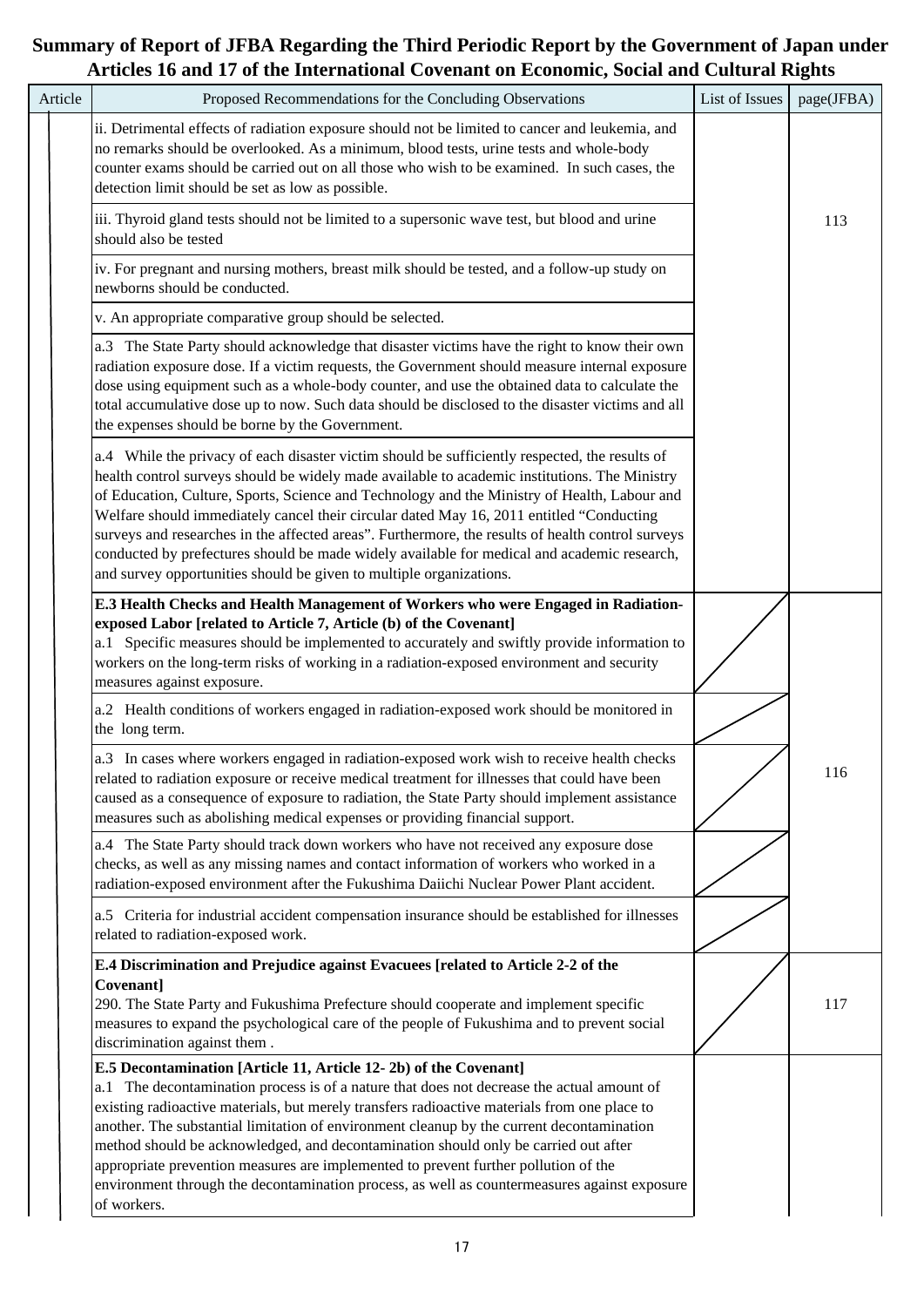|         | and I'll yn anc michnathonaf Covenant on Leonomre, boenn and Canarai Ri                                                                                                                                                                                                                                                                                                                                                                                                                            |                |            |
|---------|----------------------------------------------------------------------------------------------------------------------------------------------------------------------------------------------------------------------------------------------------------------------------------------------------------------------------------------------------------------------------------------------------------------------------------------------------------------------------------------------------|----------------|------------|
| Article | Proposed Recommendations for the Concluding Observations                                                                                                                                                                                                                                                                                                                                                                                                                                           | List of Issues | page(JFBA) |
|         | a.2 In Special Decontamination Areas (Restricted Areas and Deliberate Evacuation Areas), the<br>long-term numerical target of measures against environmental pollution discharged by the<br>accident should be an additional annual exposure dose of less than 1 mSv.                                                                                                                                                                                                                              |                |            |
|         | a.3 It should be acknowledged that decontamination of Special Decontamination Areas<br>(Restricted Areas and Deliberate Evacuation Areas) will take a very long time, and lifting of the<br>designation should be done cautiously.                                                                                                                                                                                                                                                                 |                | 117        |
|         | a.4 As regards areas where a decontamination plan has been developed, the living zones of<br>children should be taken special consideration, and the estimated additional exposure dose for<br>children per annum should be decreased to less than 1 mSv (air dose 10 cm above ground<br>surface) by the end of March 2014. Affected zones should be continuously monitored as they<br>may be repeatedly contaminated, and if radiation is detected, the area should be duly<br>decontaminated.    | 23             |            |
|         | a.5 Participation of local residents is essential in drafting and finalizing decontamination plans.<br>Related information should be promptly disclosed to the public.                                                                                                                                                                                                                                                                                                                             |                |            |
|         | a.6 As regards incineration used to decrease radiation-contaminated waste, the capacity and<br>performance of incineration facilities should be appropriately tested and assessed. Based on the<br>principle of public disclosure and participation, residents should have access to the decision-<br>making process regarding incineration policy.                                                                                                                                                |                |            |
|         | a.7 Criteria for the selection of decontamination service providers should be set, and only<br>those service providers that have received appropriate training or certification should be<br>allowed to provide the service. These criteria should include items such as prevention of<br>environmental pollution, labor safety and hygiene control, effectiveness of decontamination,<br>expense, and technical and economic ability of service providers.                                        |                | 118        |
|         | a.8 The eExpense required to implement decontamination should primarily be borne by the<br>Tokyo Electric Power Company, but practically, the State Party to the present Covenant should<br>take responsibility to secure expenses and conduct research on means of decontamination.                                                                                                                                                                                                               |                |            |
|         | <b>E.6 Compensation for Damage</b><br>a.1 Contents of the Compensation for Damage<br>i. Regarding compensation for damage related to the Fukushima Daiichi Nuclear Power Plant<br>accident, appropriate compensation should be paid if causality between the accident and<br>damage can be acknowledged with consideration of individual specific conditions.                                                                                                                                      |                |            |
|         | ii. As regards psychological damage to evacuees, the current compensation amount and criteria<br>are too low. Either the amount should be increased or an appropriate amount should be<br>calculated based on the period of evacuation.                                                                                                                                                                                                                                                            |                |            |
|         | iii. Termination of compensation to the evacuees who resided in the Emergency Evacuation<br>Preparation Area or Designated Evacuation Recommended Areas should be abolished. As for<br>payment of compensation for business damages or incapacity, the irregularity of the accident<br>should be taken into consideration and such payment should not be terminated for the time<br>being.                                                                                                         |                |            |
|         | iv. Not only the asset value of real estate located inside the zone, but also movable property left<br>inside the buildings of the No-return Area, No-residence Area and Areas being Prepared for the<br>Lifting of the Evacuation Order, and the buildings in the No-residence Areas and Areas being<br>Prepared for the Lifting of the Evacuation Order, should be treated as totally damaged, and<br>compensation amounts should be based on repurchase price if requested by disaster victims. |                | 120        |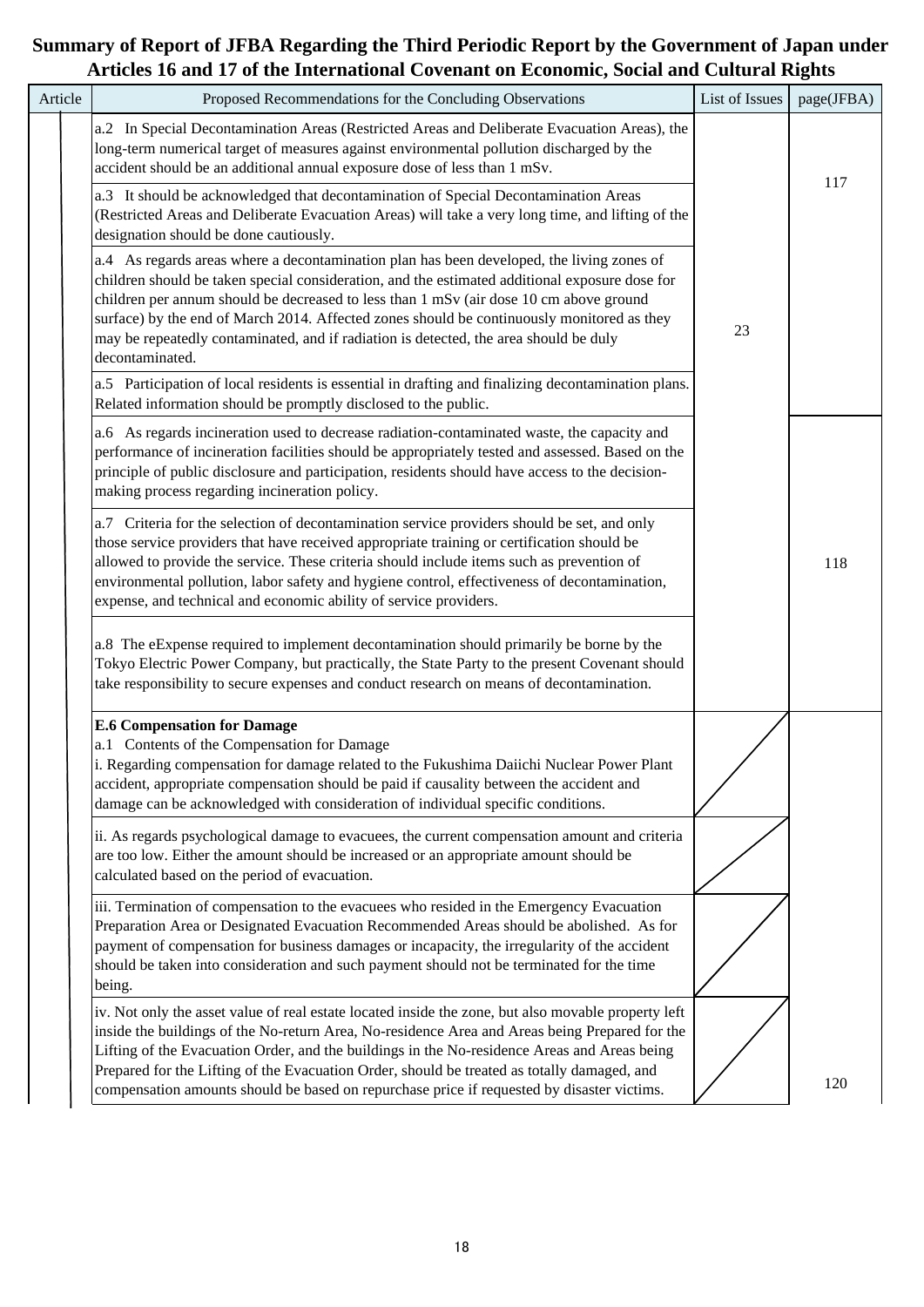| Article | Proposed Recommendations for the Concluding Observations                                                                                                                                                                                                                                                                                                                                                                                                                                                                                                                                                                                                                                                                                                                                                                           | List of Issues | page(JFBA) |
|---------|------------------------------------------------------------------------------------------------------------------------------------------------------------------------------------------------------------------------------------------------------------------------------------------------------------------------------------------------------------------------------------------------------------------------------------------------------------------------------------------------------------------------------------------------------------------------------------------------------------------------------------------------------------------------------------------------------------------------------------------------------------------------------------------------------------------------------------|----------------|------------|
|         | v. Criteria of compensation for evacuation from areas other than designated Evacuation Area<br>(voluntary evacuation) should be fully revised. At minimum, all the residents from areas where<br>more than 1.3 mSv (0.6 mSv per hour, above 5.2 mSv per annum) of radiation was detected in<br>March should be made eligible to apply. For those areas where additional annual exposure dose<br>exceeds 1 mSv, at least children, pregnant women and their family members should be made<br>eligible.                                                                                                                                                                                                                                                                                                                              |                |            |
|         | vi. In cases where a disaster victim is either a person with disability, an elderly person or suffers<br>from chronic illness, uniform application of same criteria to these persons should not be<br>tolerated, and appropriate compensation should be paid in accordance with the condition of<br>damage suffered by each individual.                                                                                                                                                                                                                                                                                                                                                                                                                                                                                            |                |            |
|         | vii. It should be acknowledged that decontamination of the Special Decontamination Area<br>(Evacuation Area and Deliberate Evacuation Area) will take a very long time. Taking into<br>account that the lifting of area designation should be done cautiously, various means should be<br>considered, such as recovery of damage through relocation of livelihood spaces, including<br>communities, or reconstruction of office buildings, or issuance of disaster compensation that<br>will assist the early recovery of agriculture, forestry and fishery and other businesses.                                                                                                                                                                                                                                                  |                |            |
|         | a.2 Damage Compensation Procedure<br>291. As regards the Nuclear Power Damage Compensation Dispute Reconciliation Center, a<br>new Act incorporating the following stipulations should be enacted to ensure its independence<br>from the Government as a semi-legal organization.<br>i. Arbitrament against the accused entity should be made statutory to the Center's reconciliation<br>proposal. Victims will not be bound by the arbitrament, and unless Tokyo Electric Power<br>Company takes the case to the court within certain time frame, settlement should be considered<br>concluded as proposed by arbitrament. In addition, it should be made clear that Tokyo<br>Electronic Power Company must respect the submitted proposal and unless the proposal<br>significantly lacks rationale, the Company must accept it. |                |            |
|         | ii. Decisions by the Centre should be made in accordance with the law, case law, and guidance<br>issued by the government panel addressing disputes over compensation for the nuclear accident.<br>However, it should be made clear that the Government's compensation guidelines, such as<br>compensation damage criteria, are not legally binding.                                                                                                                                                                                                                                                                                                                                                                                                                                                                               |                | 121        |
|         | iii. Based on the rule of certified ADR prescribed in the Act on Promotion of Use of Alternative<br>Dispute Resolution (ADR Act), claims to the Centre should be invested with the legal effect of<br>nullification of extinctive prescription.                                                                                                                                                                                                                                                                                                                                                                                                                                                                                                                                                                                    |                |            |
|         | iv. As regards the positioning of the Centre within the Government, rather than placing it under<br>the Ministry of Education, Culture, Sports, Science and Technology, which is partially<br>responsible for nuclear power related administration, it is appropriate to place it under the<br>Cabinet Office, which would enable the Center to have a certain independence from all the<br>Ministries and Agencies.<br>If a disaster victim has a disability, information dissemination and execution of rights should be<br>appropriately assisted based on the nature of their disability.                                                                                                                                                                                                                                      |                |            |
|         | E.7 Prevention of Further Environmental Pollution [Article 12-2(b) of the Covenant]<br>292. Without delay, means to prevent further pollution of the sea and groundwater should be<br>implemented, and an underground shield should be constructed at the Fukushima Daiichi<br>Nuclear Power Plant.                                                                                                                                                                                                                                                                                                                                                                                                                                                                                                                                |                | 123        |
|         | <b>E.8 Revision of Nuclear Disaster Management Measures</b><br>a.1 Unless the nuclear disaster management plans of the local governments of municipalities in<br>the areas surrounding nuclear power plants are revised, and disaster prevention plans of nuclear<br>power operators are duly revised, operation of existing nuclear reactors should not be permitted<br>(including resumption of operation).                                                                                                                                                                                                                                                                                                                                                                                                                      |                | 124        |
|         |                                                                                                                                                                                                                                                                                                                                                                                                                                                                                                                                                                                                                                                                                                                                                                                                                                    |                |            |